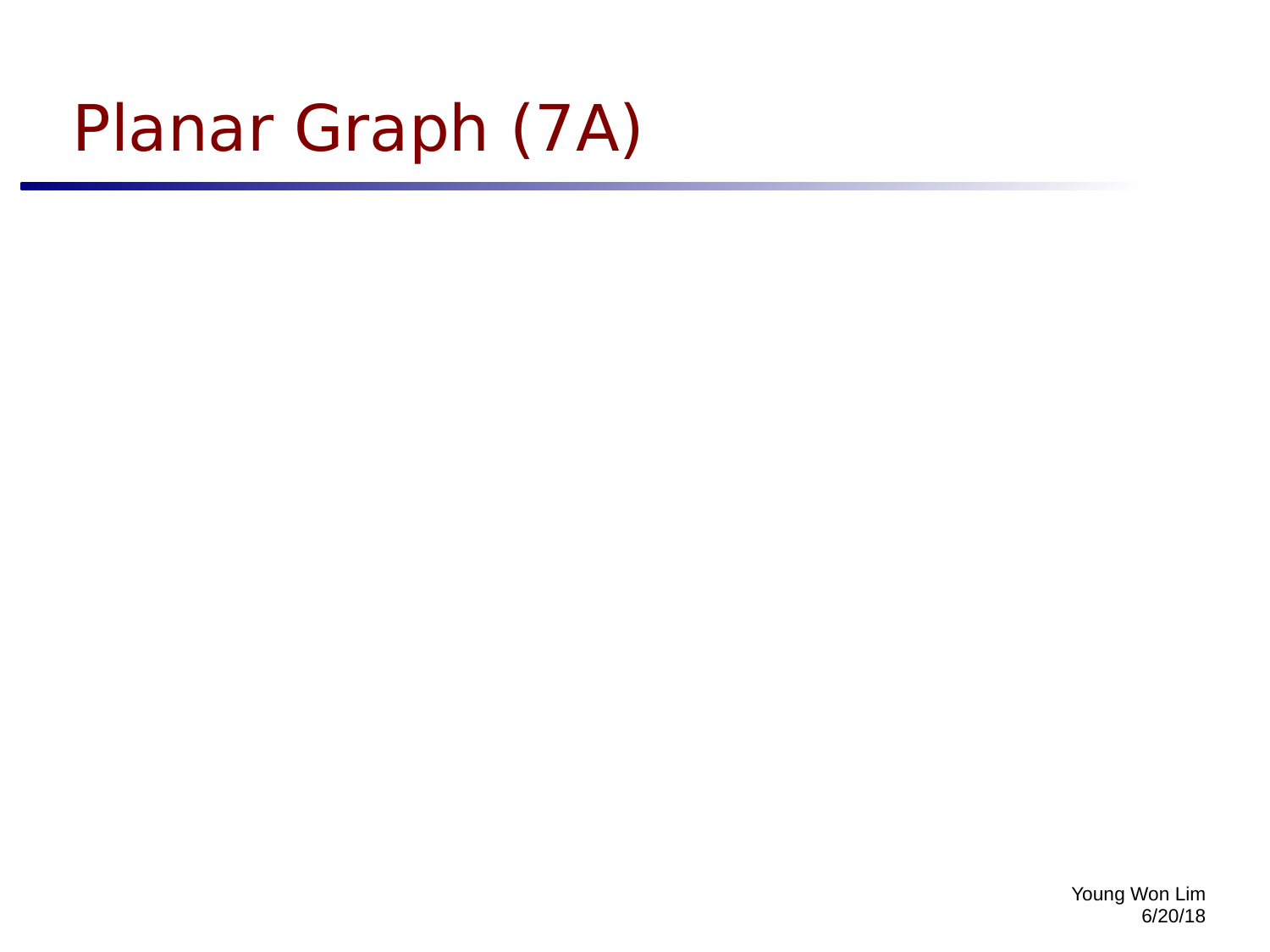Copyright (c) 2015 – 2018 Young W. Lim.

 Permission is granted to copy, distribute and/or modify this document under the terms of the GNU Free Documentation License, Version 1.2 or any later version published by the Free Software Foundation; with no Invariant Sections, no Front-Cover Texts, and no Back-Cover Texts. A copy of the license is included in the section entitled "GNU Free Documentation License".

Please send corrections (or suggestions) to [youngwlim@hotmail.com](mailto:youngwlim@hotmail.com).

This document was produced by using LibreOffice and Octave.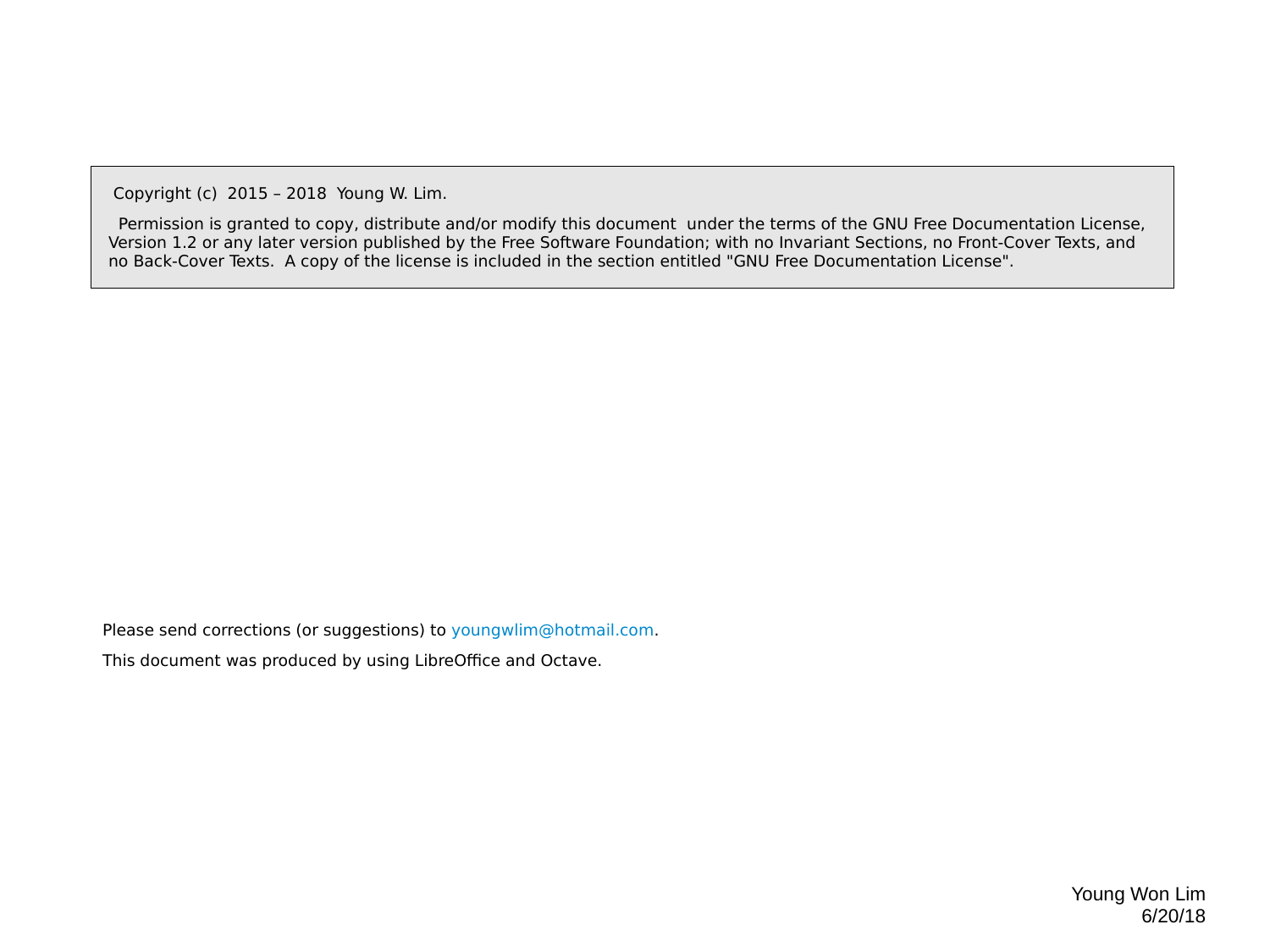a planar graph is a graph that can be embedded in the plane, i.e., it can be drawn on the plane in such a way that its edges intersect only at their endpoints.

it can be drawn in such a way that no edges cross each other. Such a drawing is called a **plane graph** or **planar embedding** of the graph. (**planar representation**)

A **plane graph** can be defined as a planar graph with a mapping from every node to a point on a plane, and from every edge to a plane curve on that plane, such that the extreme points of each curve are the points mapped from its end nodes, and all curves are disjoint except on their extreme points.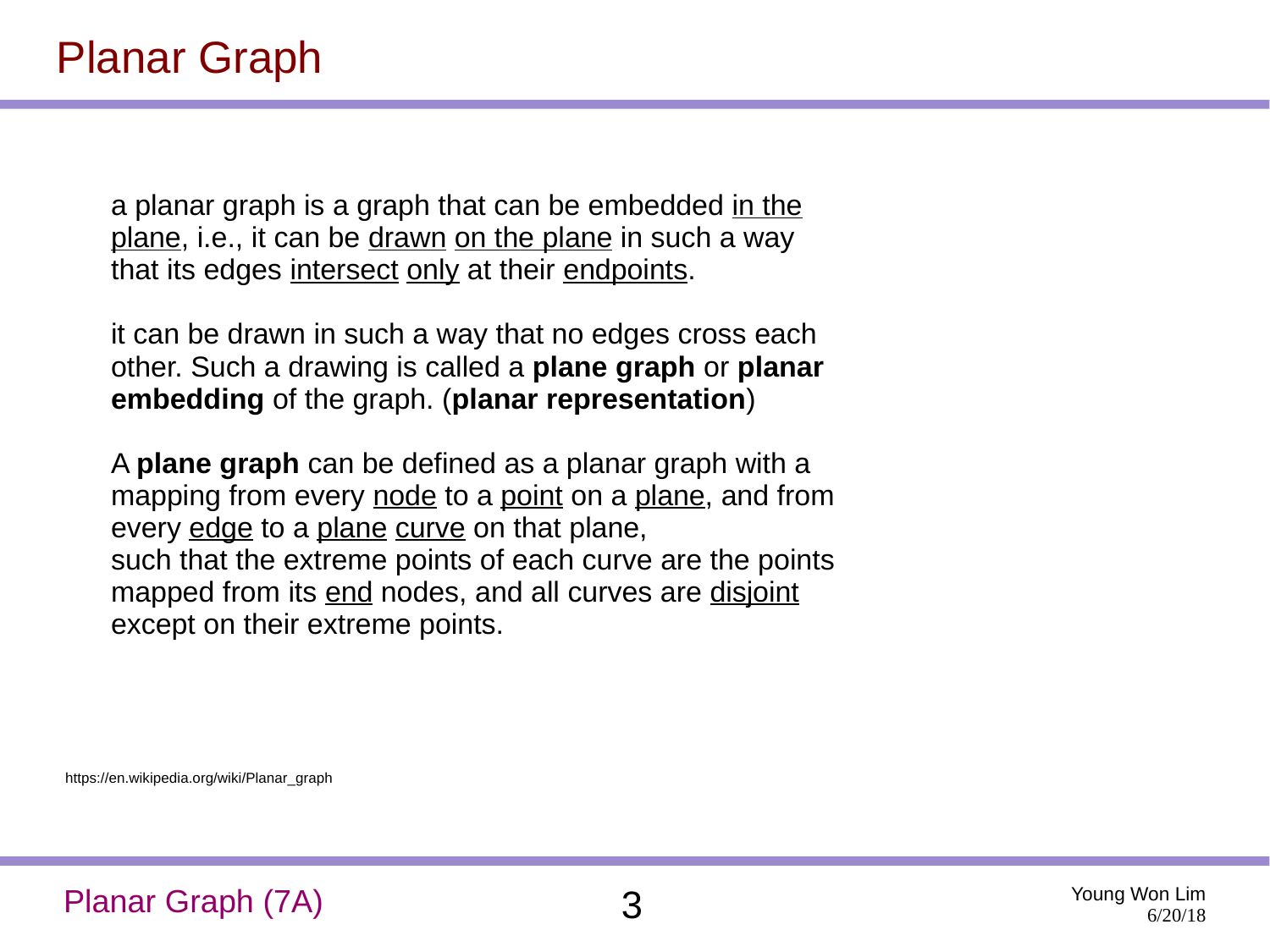#### Planar Graph Examples



https://en.wikipedia.org/wiki/Planar\_graph

#### Planar Graph (7A) 4

Young Won Lim 6/20/18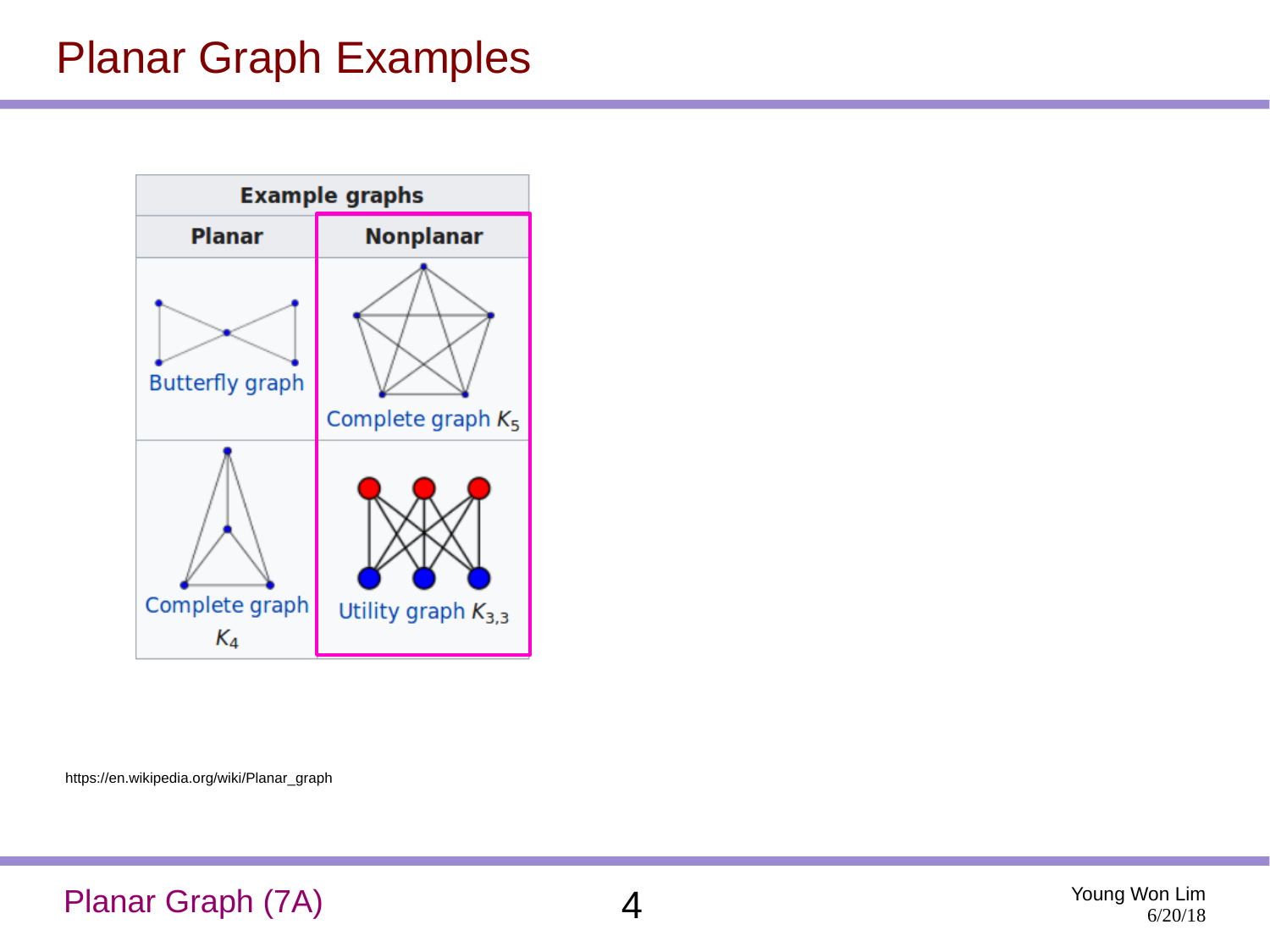#### Planar Representation



Planar Graph (7A) 5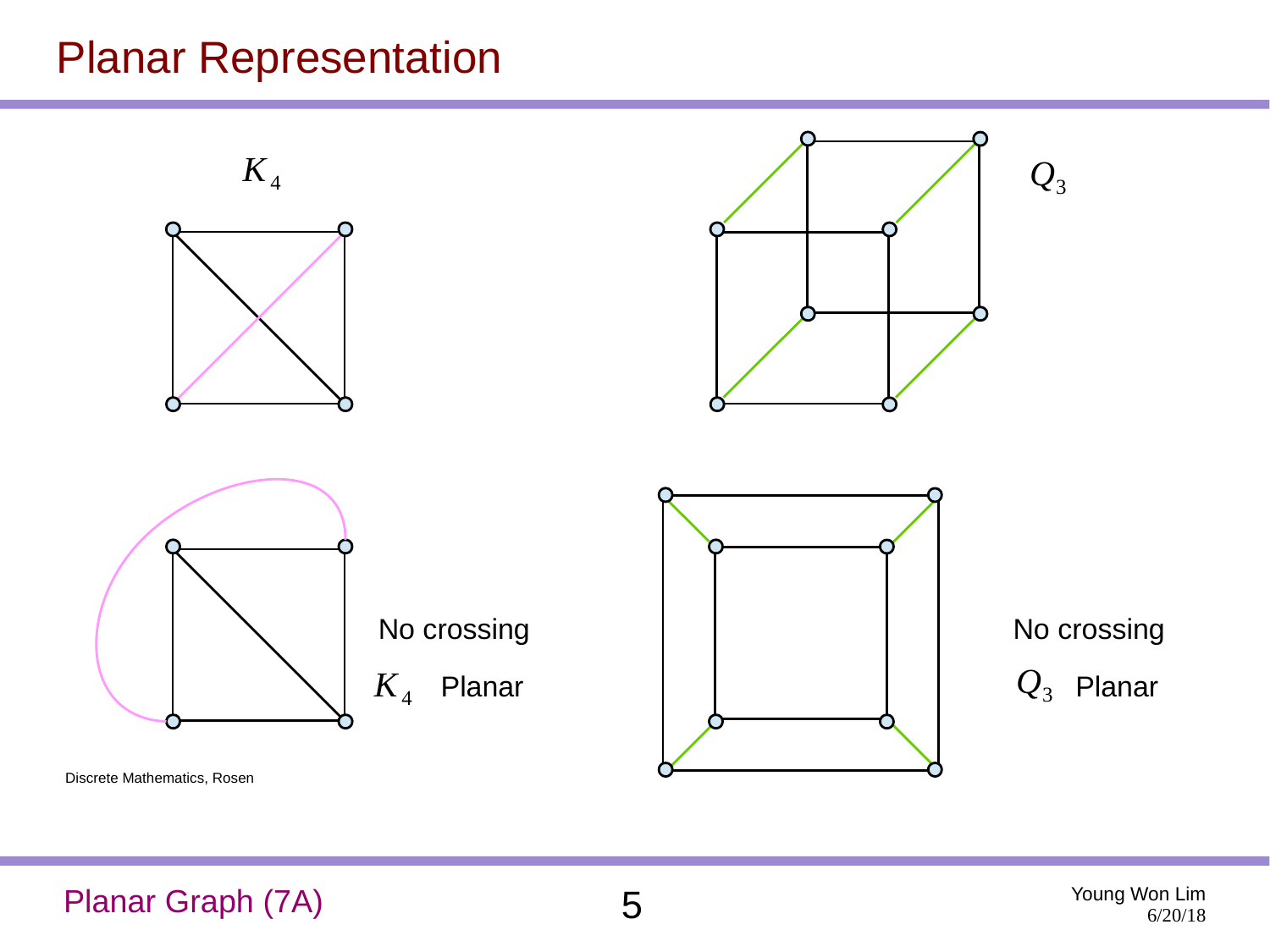### A planar bipartite graph







Bipartite graph but not complete bipartite graph  $K_{3,3}$ 

Planar Graph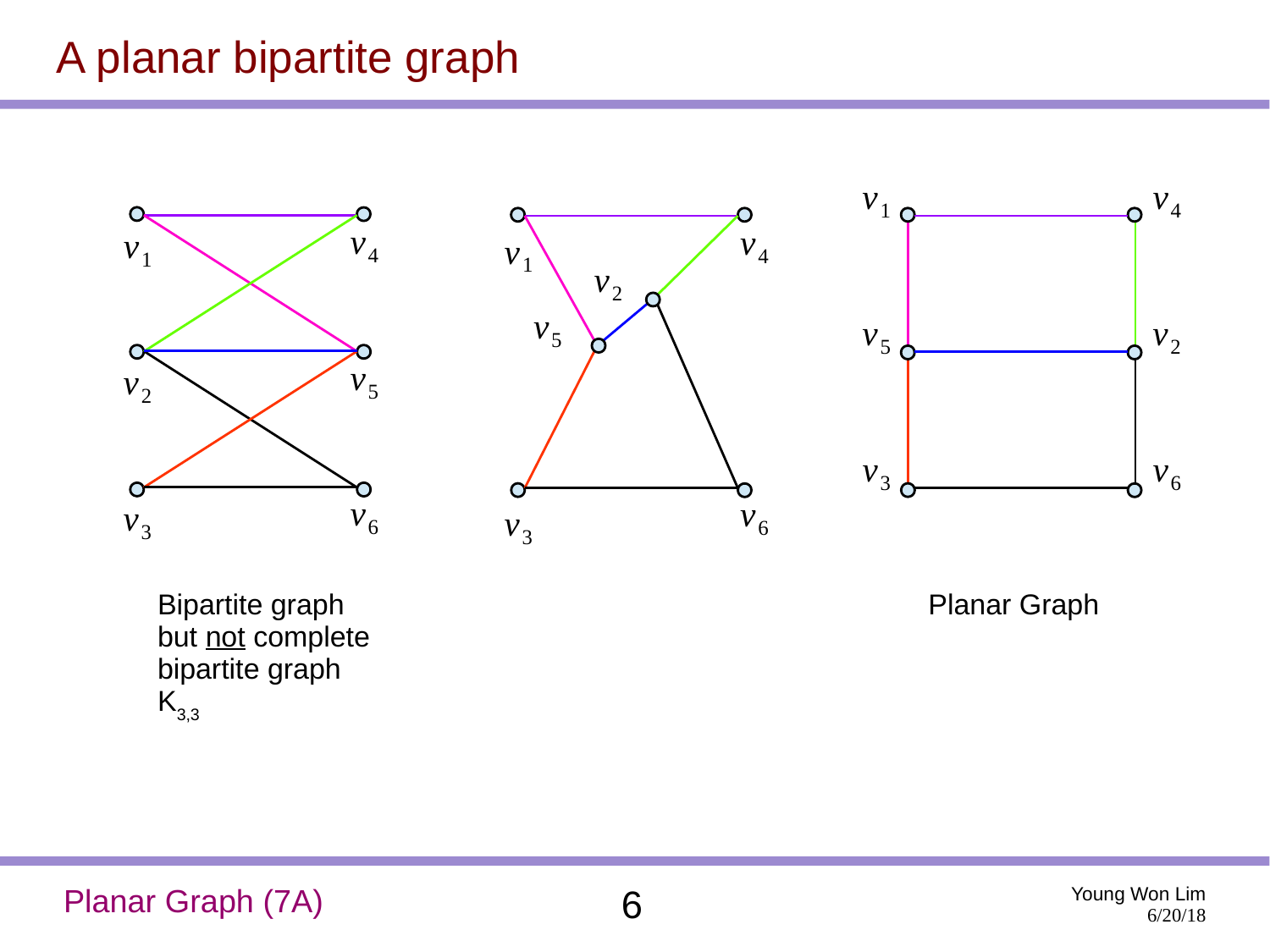## Non-planar Graph  $K_{3,3}$



*no where*  $v_6$ 





Non-planar

Discrete Mathematics, Rosen

Planar Graph (7A) 7

Young Won Lim 6/20/18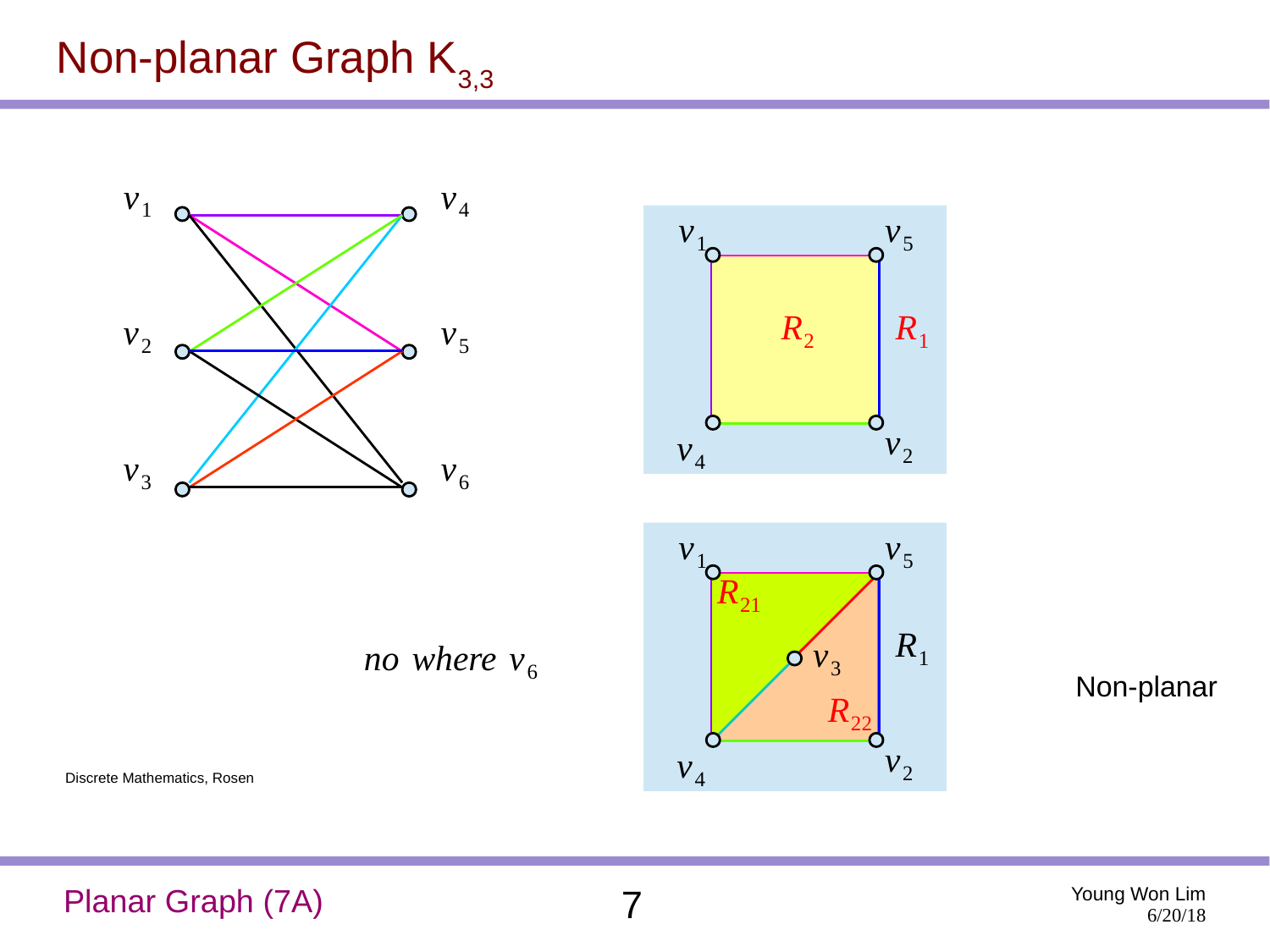### Non-planar graph examples  $-$  K<sub>5</sub>



Planar Graph (7A) 8

Young Won Lim 6/20/18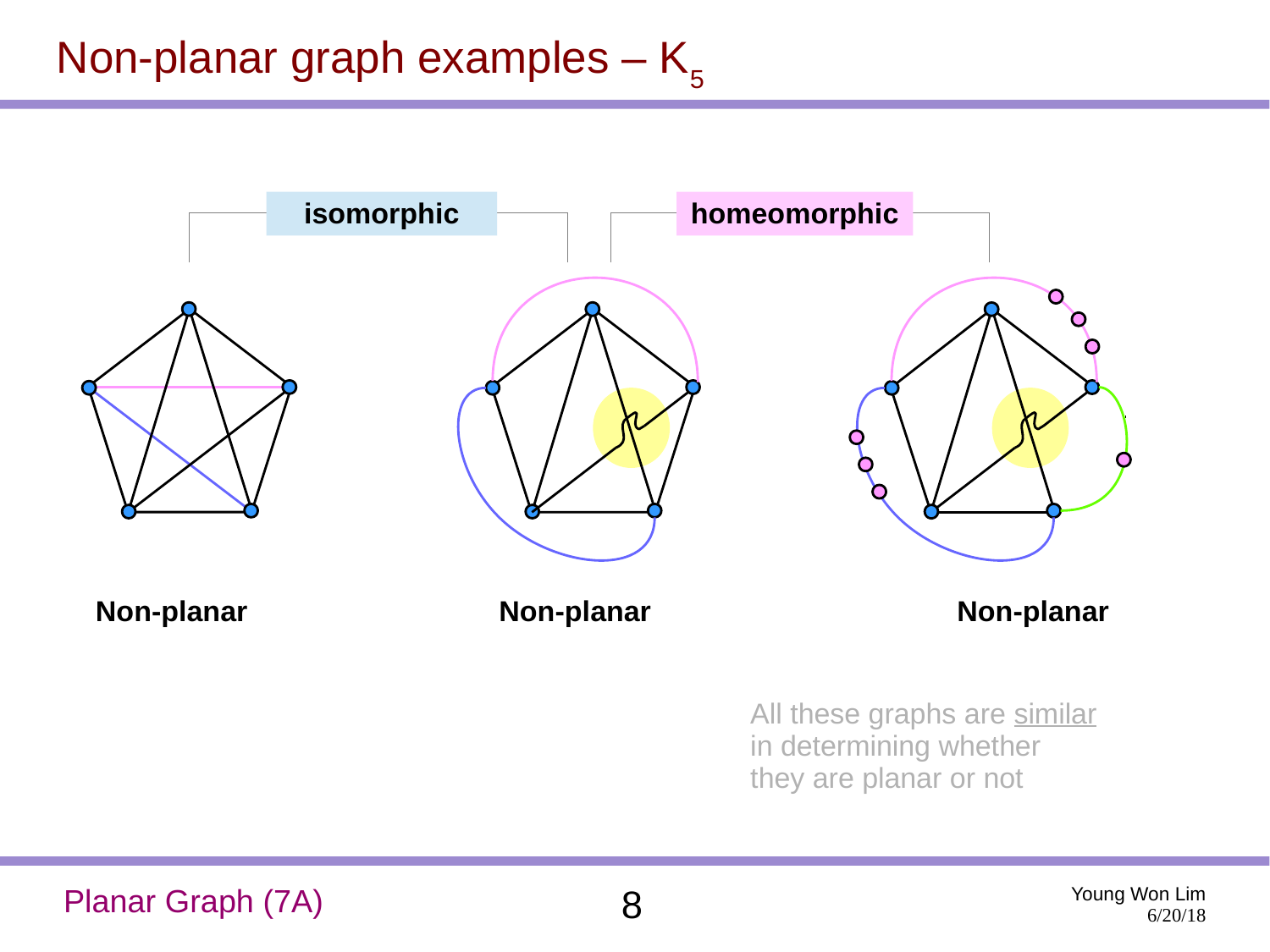## Non-planar graph examples  $-K_{3,3}$

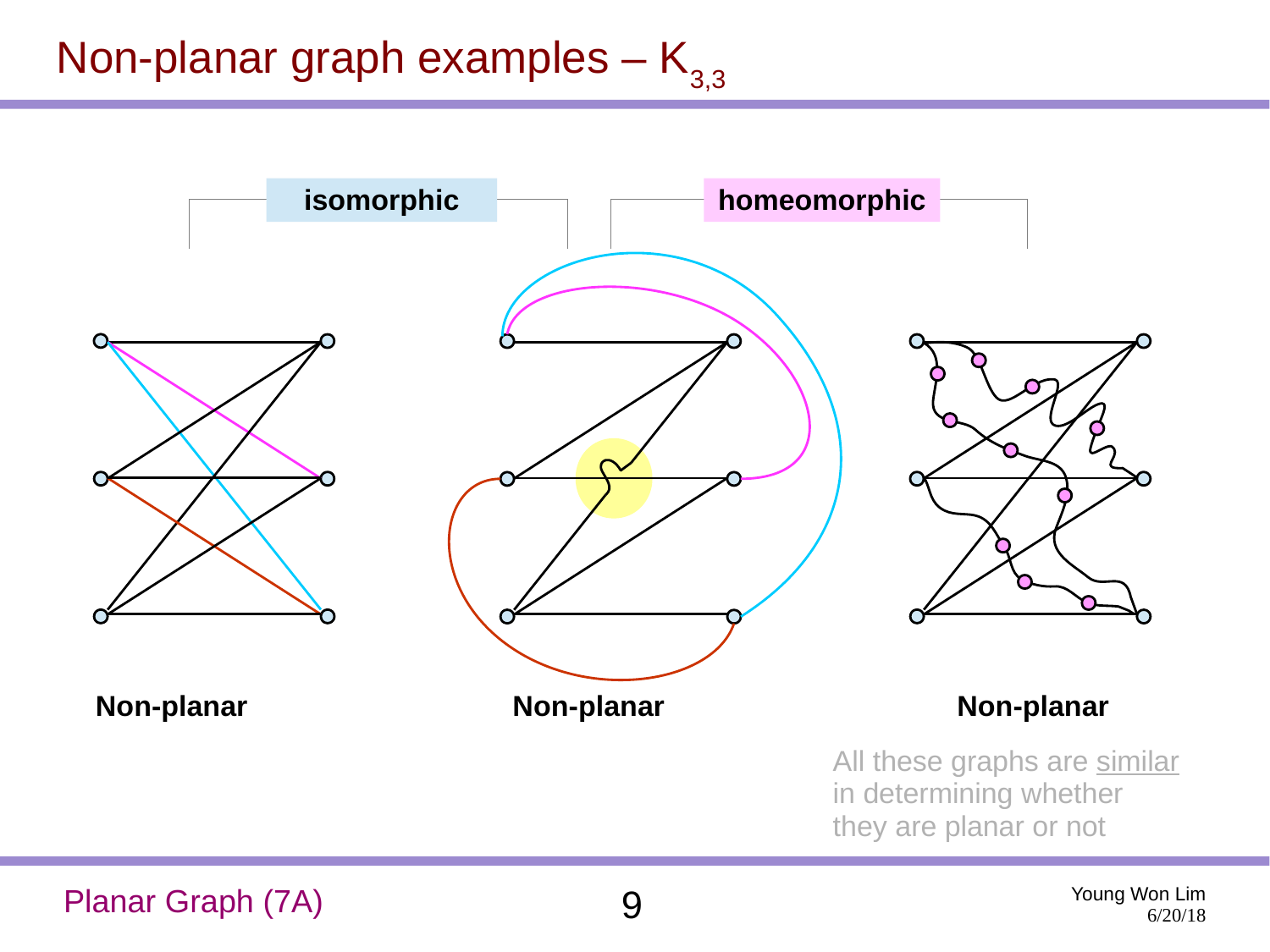## Non-planar graph examples – embedding  $K_{3,3}$

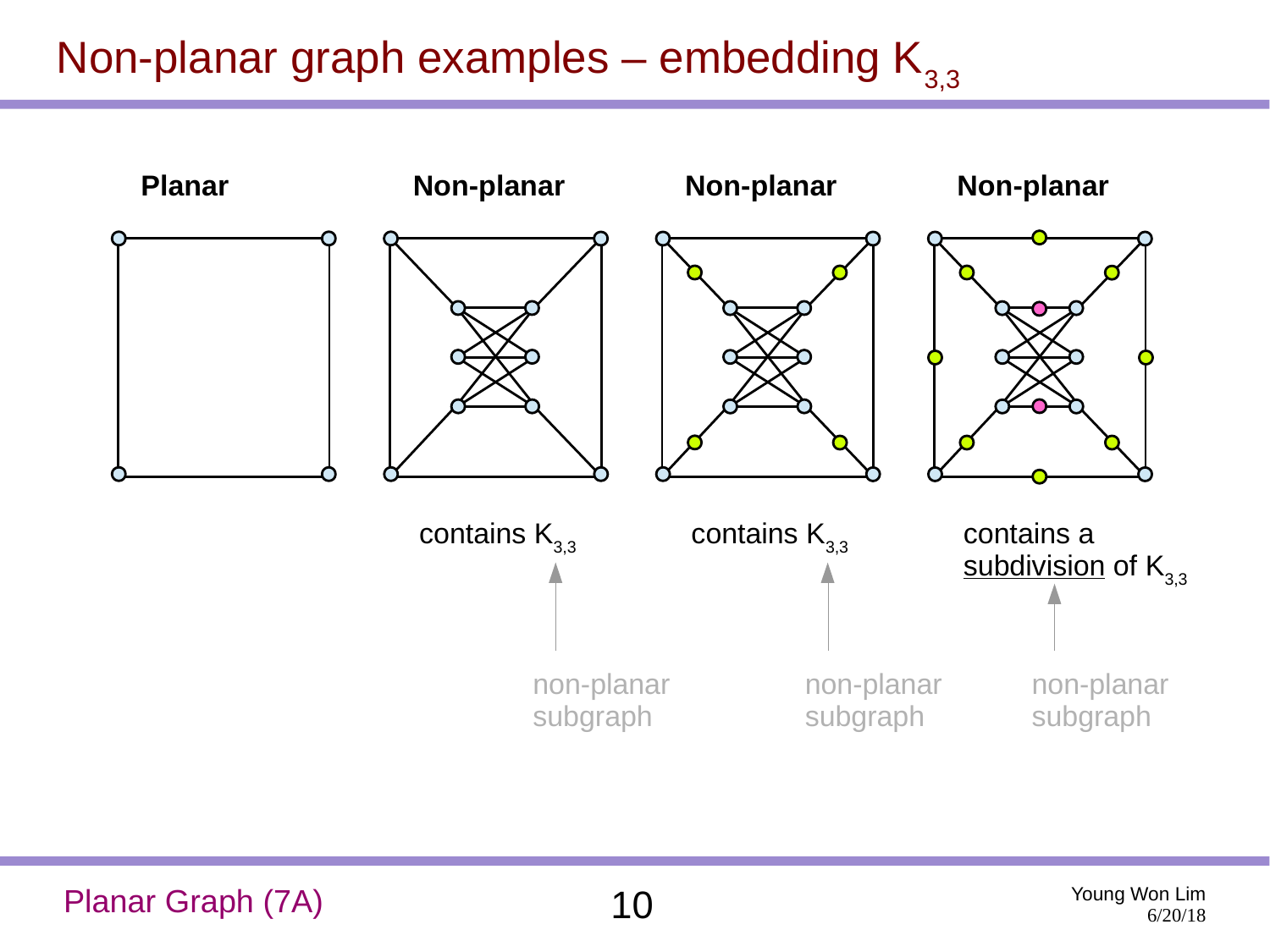#### Subdivision and Smoothing

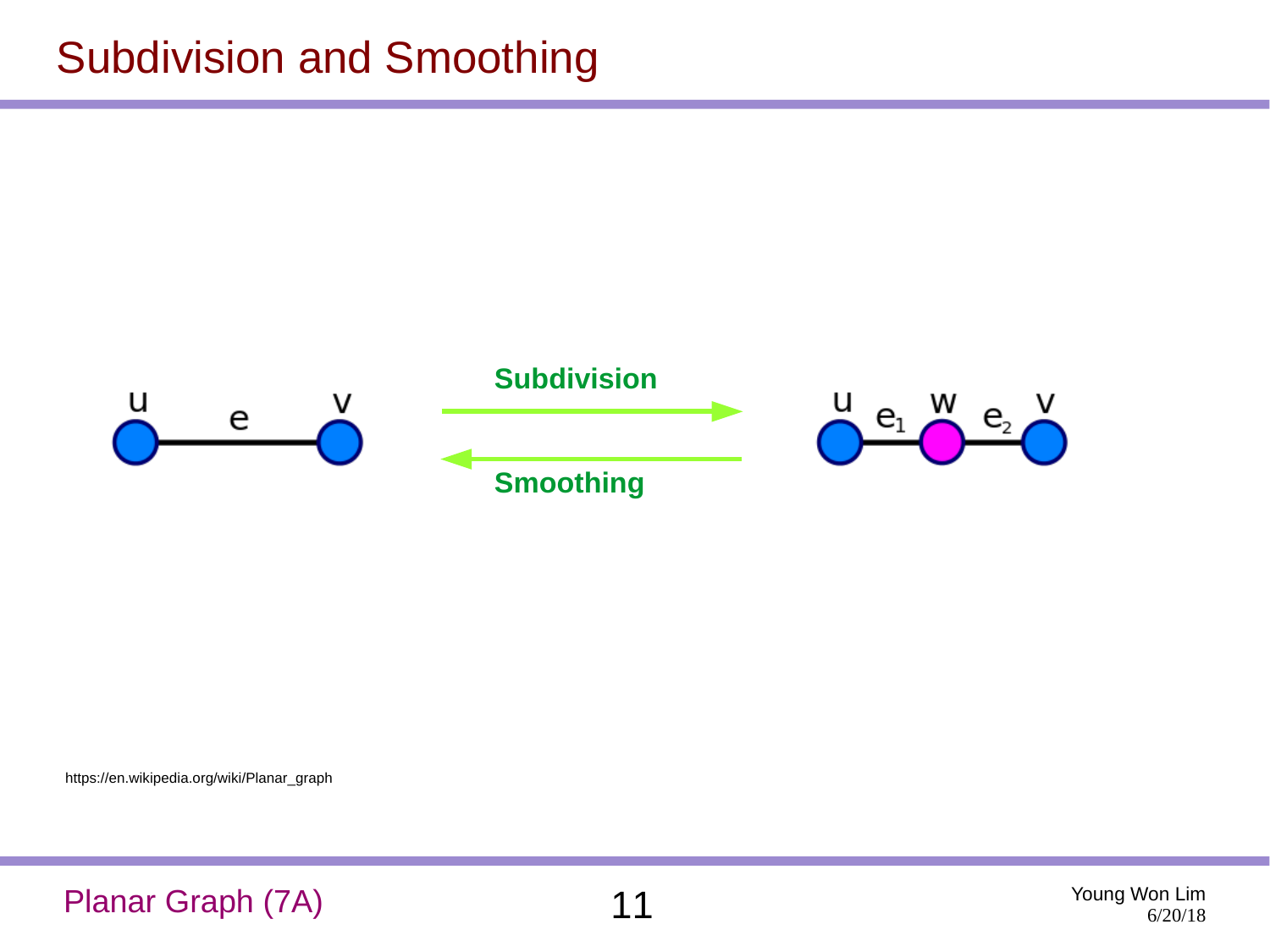### Homeomorphism

two graphs G<sub>1</sub> and G<sub>2</sub> are **homeomorphic** if there is a graph **isomorphism** from some **subdivision** of G<sub>1</sub> to some **subdivision** of  $G<sub>2</sub>$ 

homeo (identity, sameness) iso (equal)





**homeomorphic graphs**

https://en.wikipedia.org/wiki/Planar\_graph

Planar Graph (7A)  $12$  Young Won Lim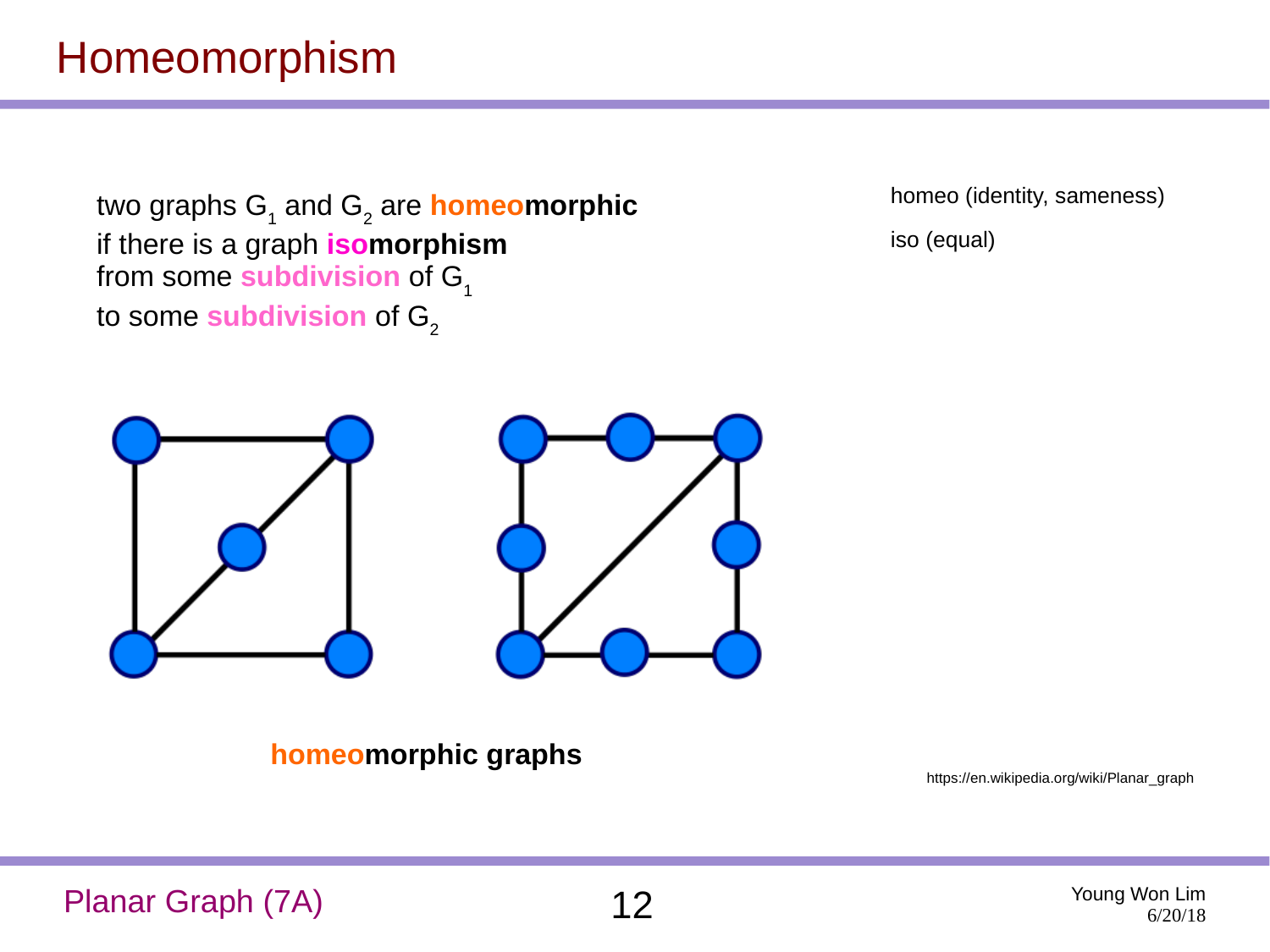#### Homeomorphism Examples



Planar Graph (7A)  $13$  Young Won Lim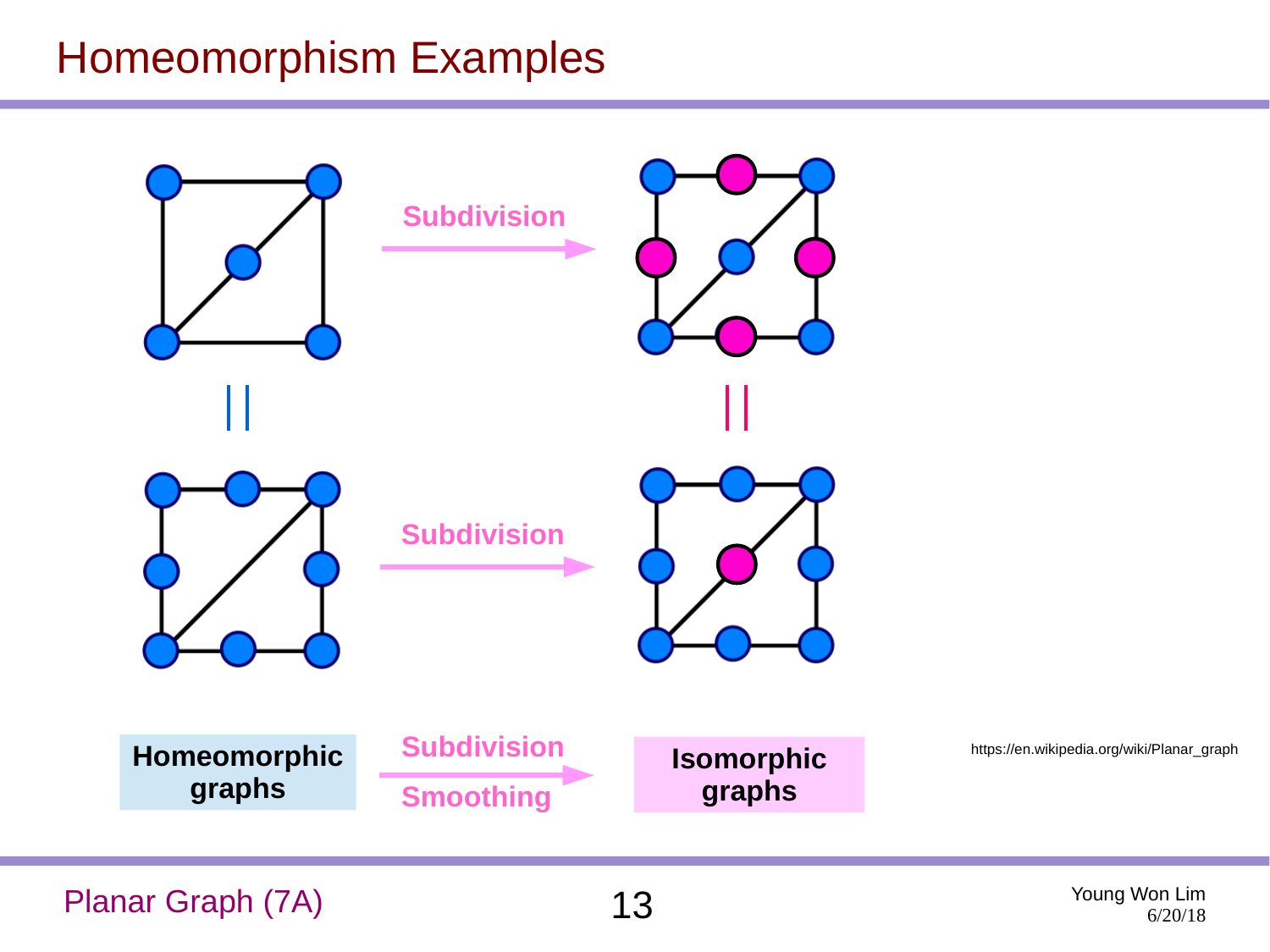## Homeomorphism and Isomorphism





https://en.wikipedia.org/wiki/Planar\_graph

Planar Graph (7A)  $14$  Young Won Lim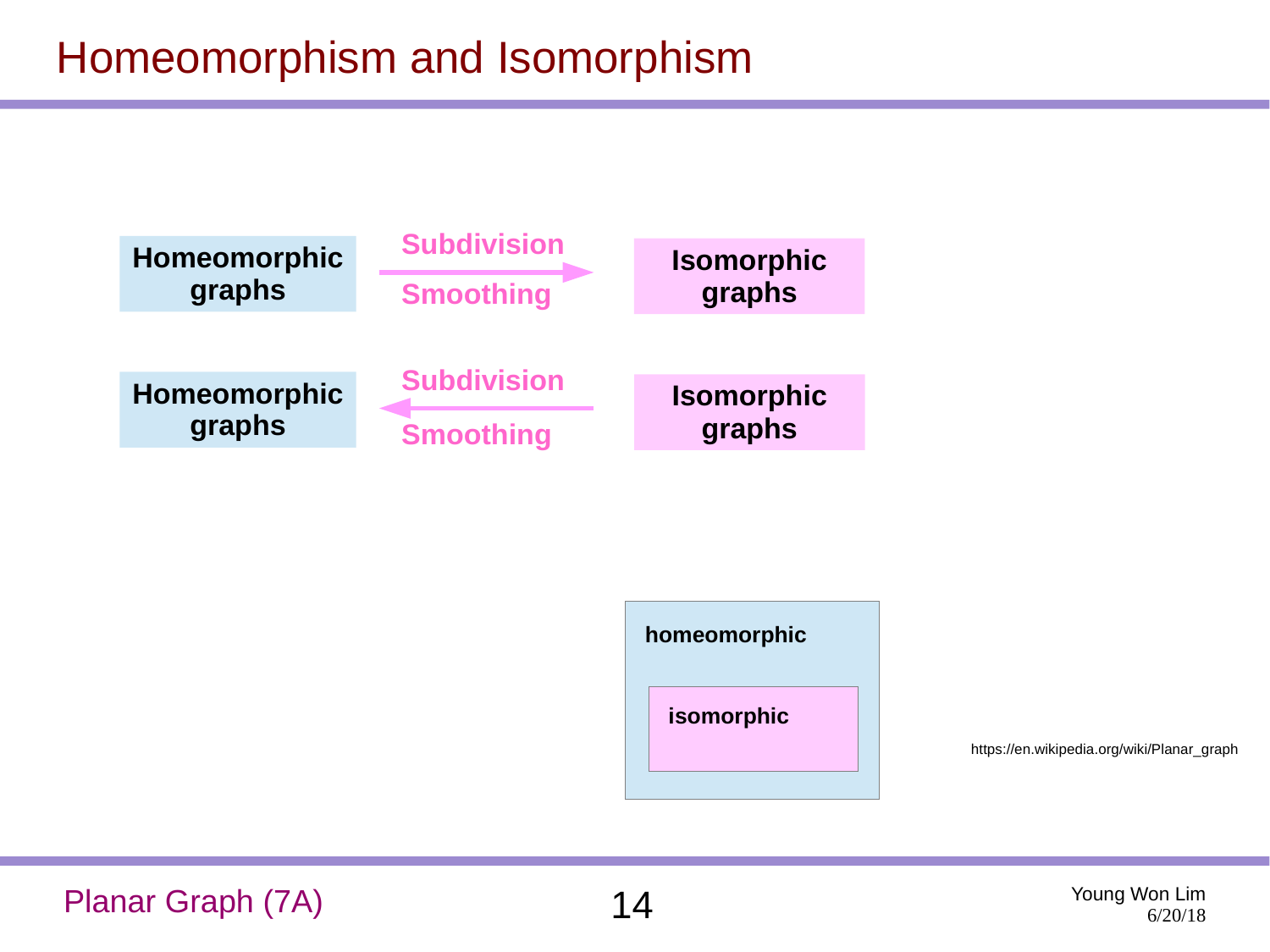### Embedding on a surface

**subdividing** a graph preserves **planarity**.

**Kuratowski's theorem** states that

 a finite graph is **planar** if and only if it contains **no** subgraph **homeomorphic** to **K<sup>5</sup>** (complete graph on five vertices) or **K**<sub>3,3</sub> (complete bipartite graph on six vertices, three of which connect to each of the other three).

In fact, a graph  $h$ omeomorphic to  $\mathsf{K}_{_{\mathbf{5}}}$  or  $\mathsf{K}_{_{\mathbf{3},\mathbf{3}}}$ is called a **Kuratowski subgraph**.

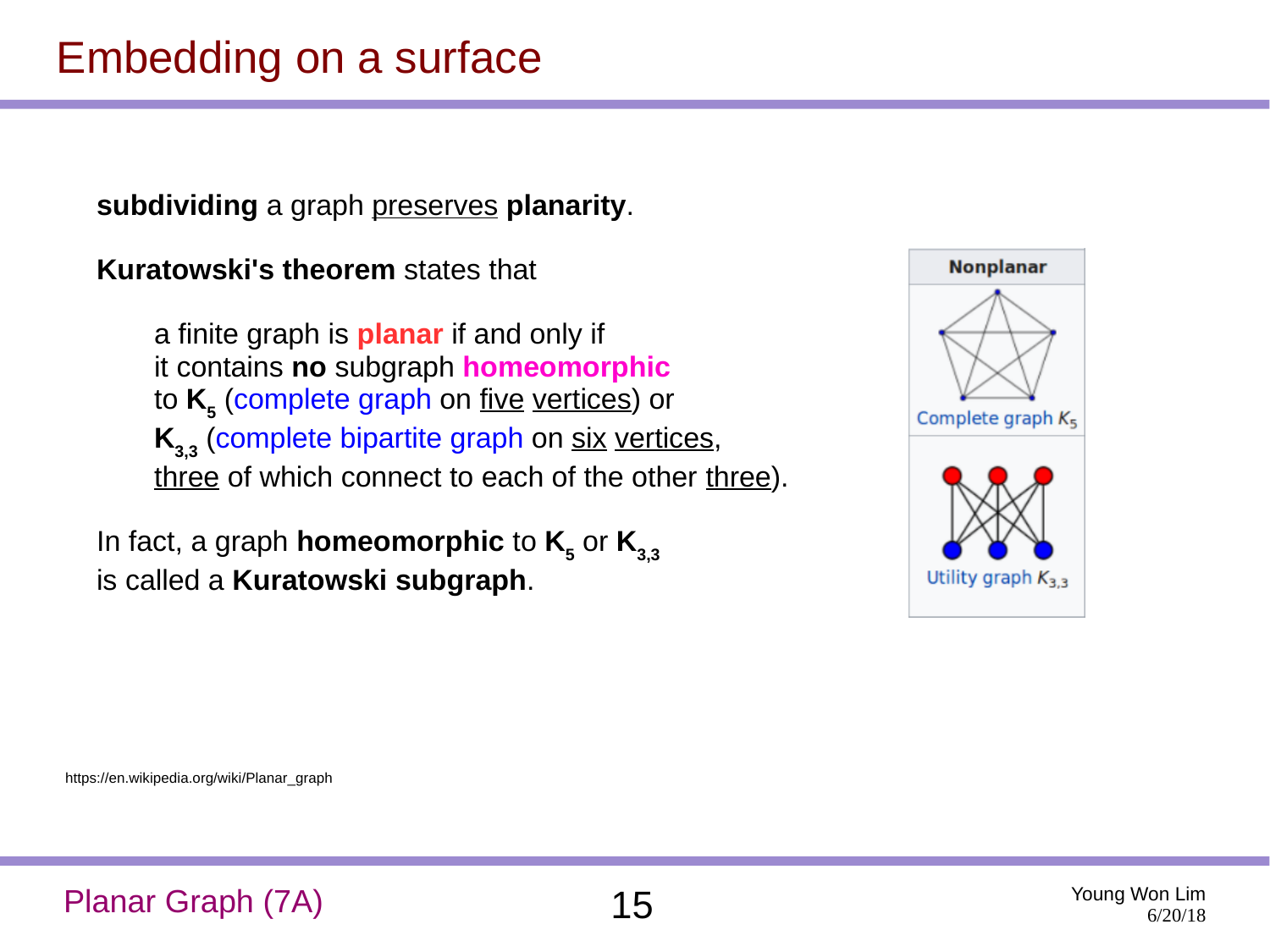A finite graph is **planar** if and only if it does not contain a **subgraph** that is a **subdivision** of the complete graph **K**<sub>5</sub> or the complete bipartite graph  $K_{3,3}$  (utility graph).

A **subdivision** of a graph results from inserting vertices into edges (changing an edge •——• to •—•—•) zero or more times.



 $K_5$  or  $K_{3,3}$  subgraph. However, it contains a subdivision of  $K_{3,3}$  and is therefore non-planar.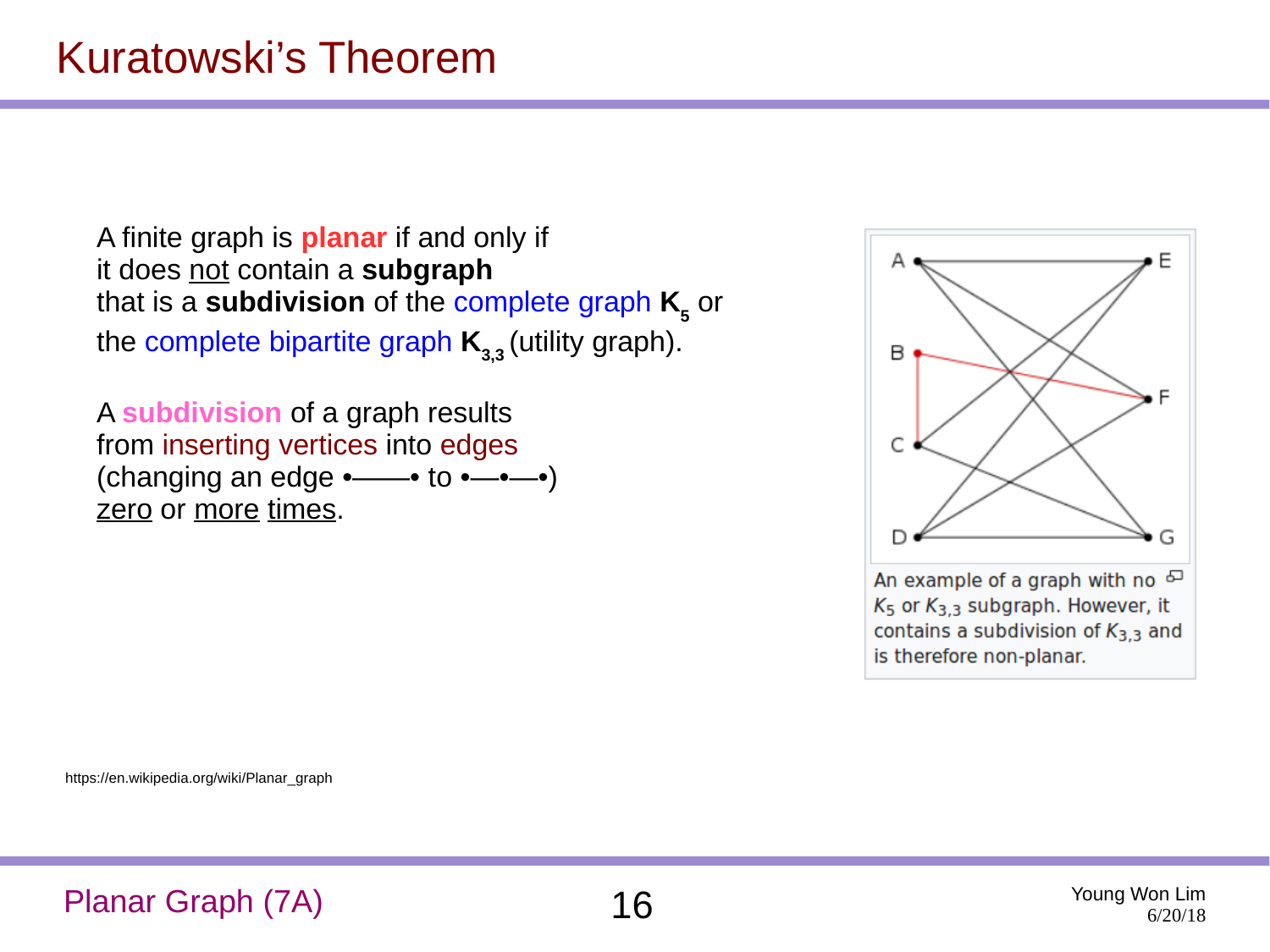#### Kuratowski's Theorem

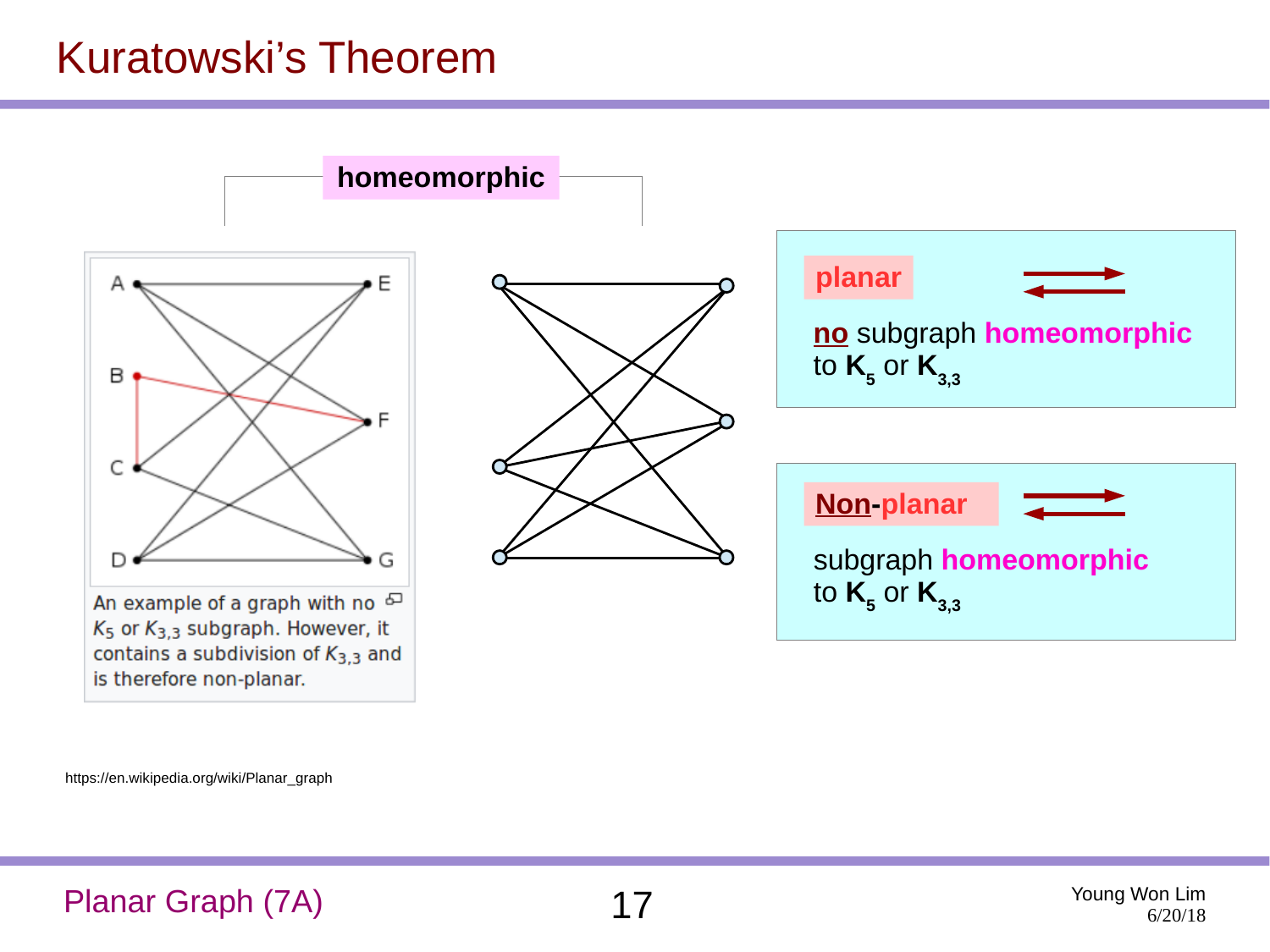## Homeomorphic to  $K_{3,3}$





Planar Graph (7A)  $18$  Young Won Lim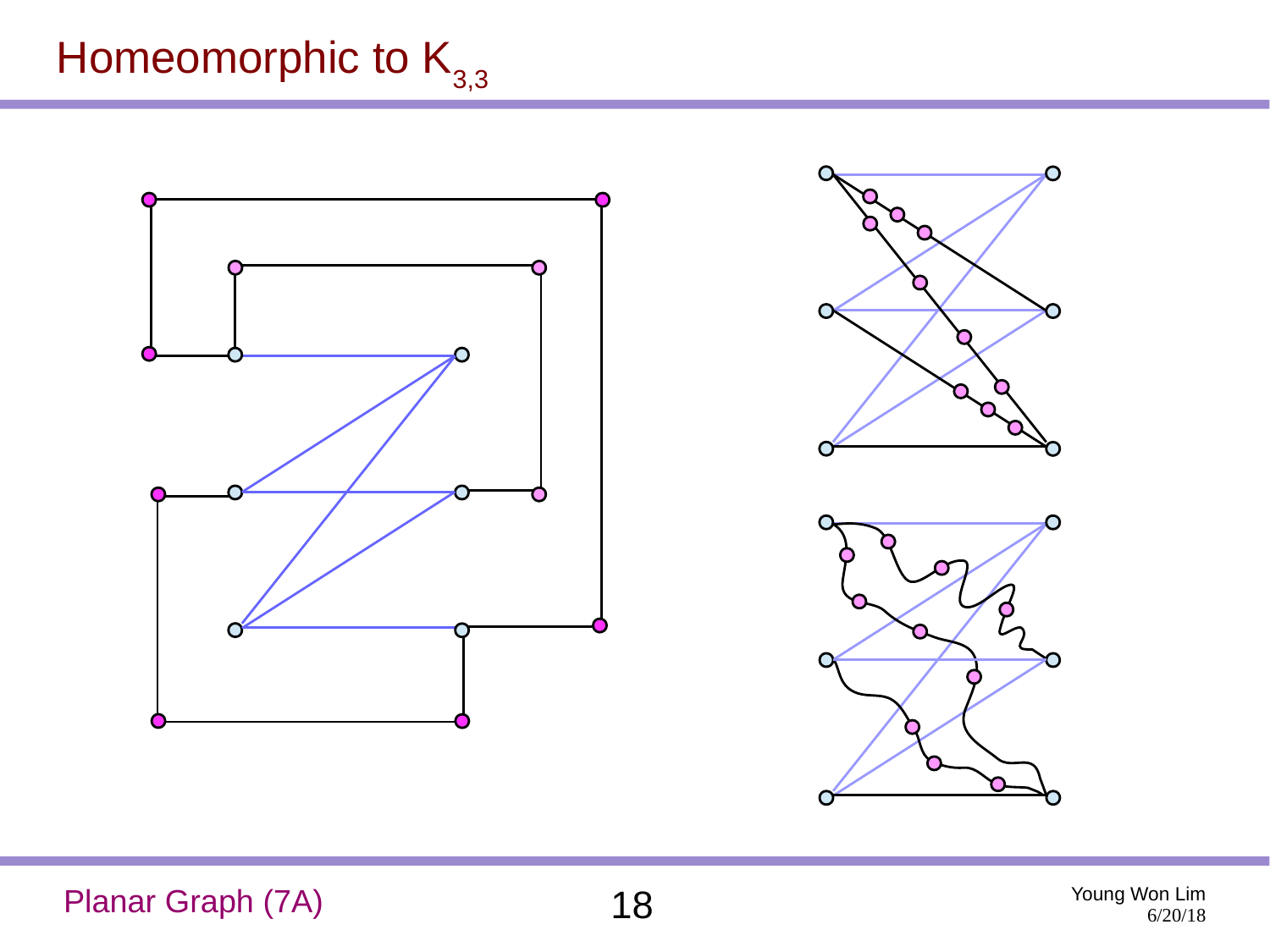## Non-planar graphs:  $K_6$  and  $K_{3,3}$



Planar Graph (7A) 19 Young Won Lim

6/20/18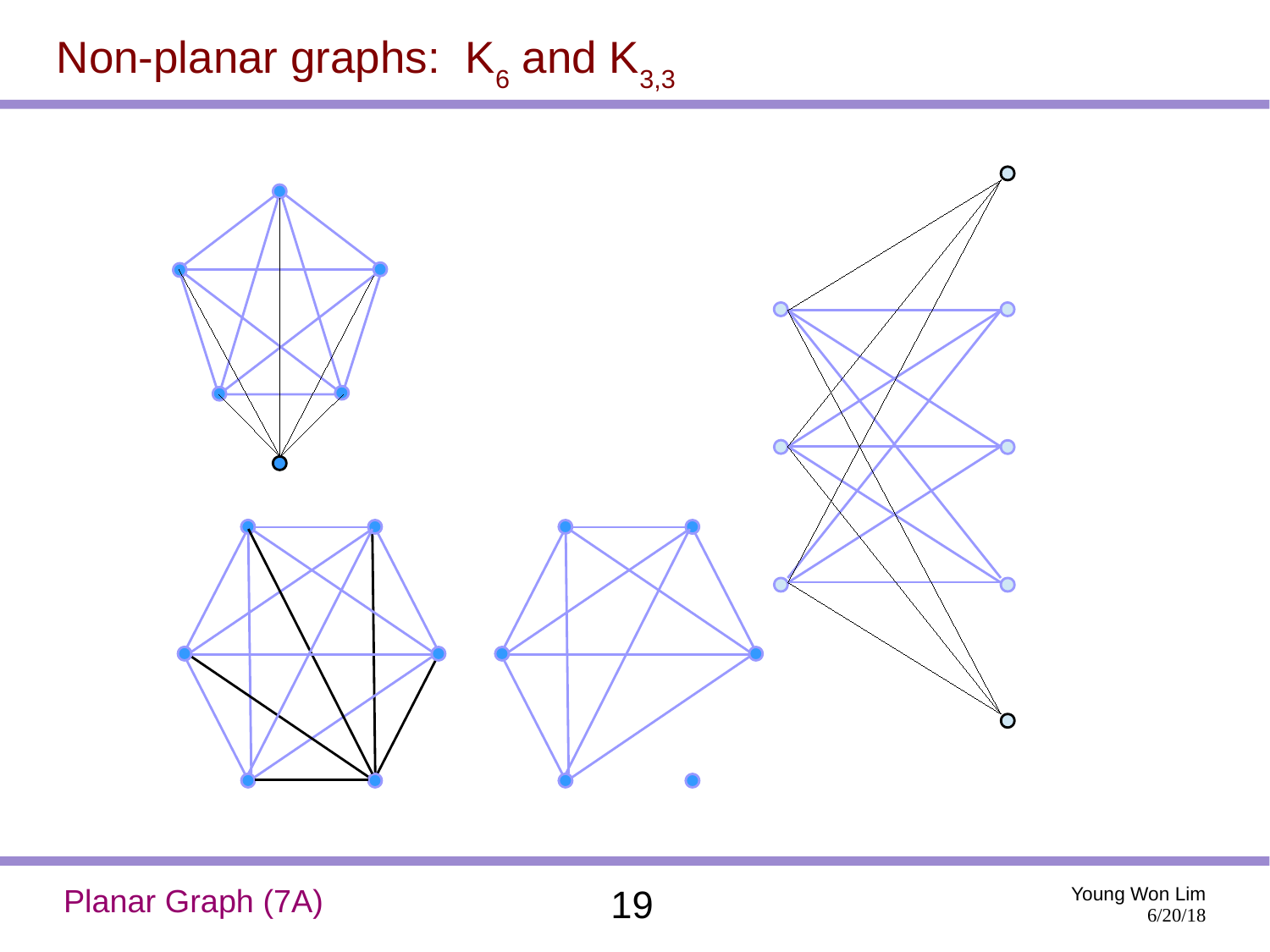**Euler's formula** states that if a **finite**, **connected**, **planar graph** is drawn in the plane without any edge intersections, and **v** is the number of **vertices**, **e** is the number of **edges** and **f** is the number of **faces** (regions bounded by edges, including the outer, infinitely large region), then

**v − e + f = 2**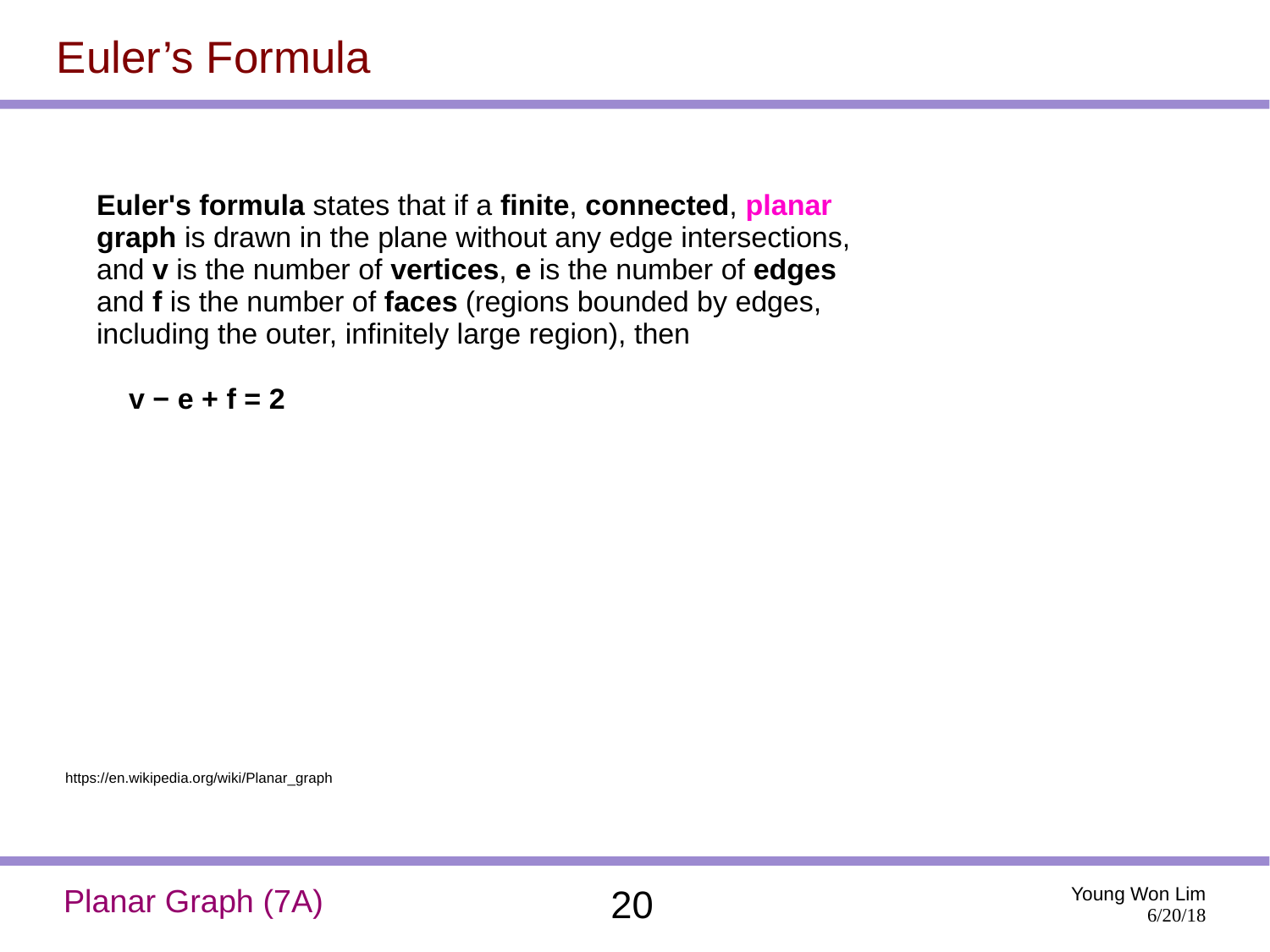#### Euler's Formula Examples



#### Planar Graph (7A) 21 Young Won Lim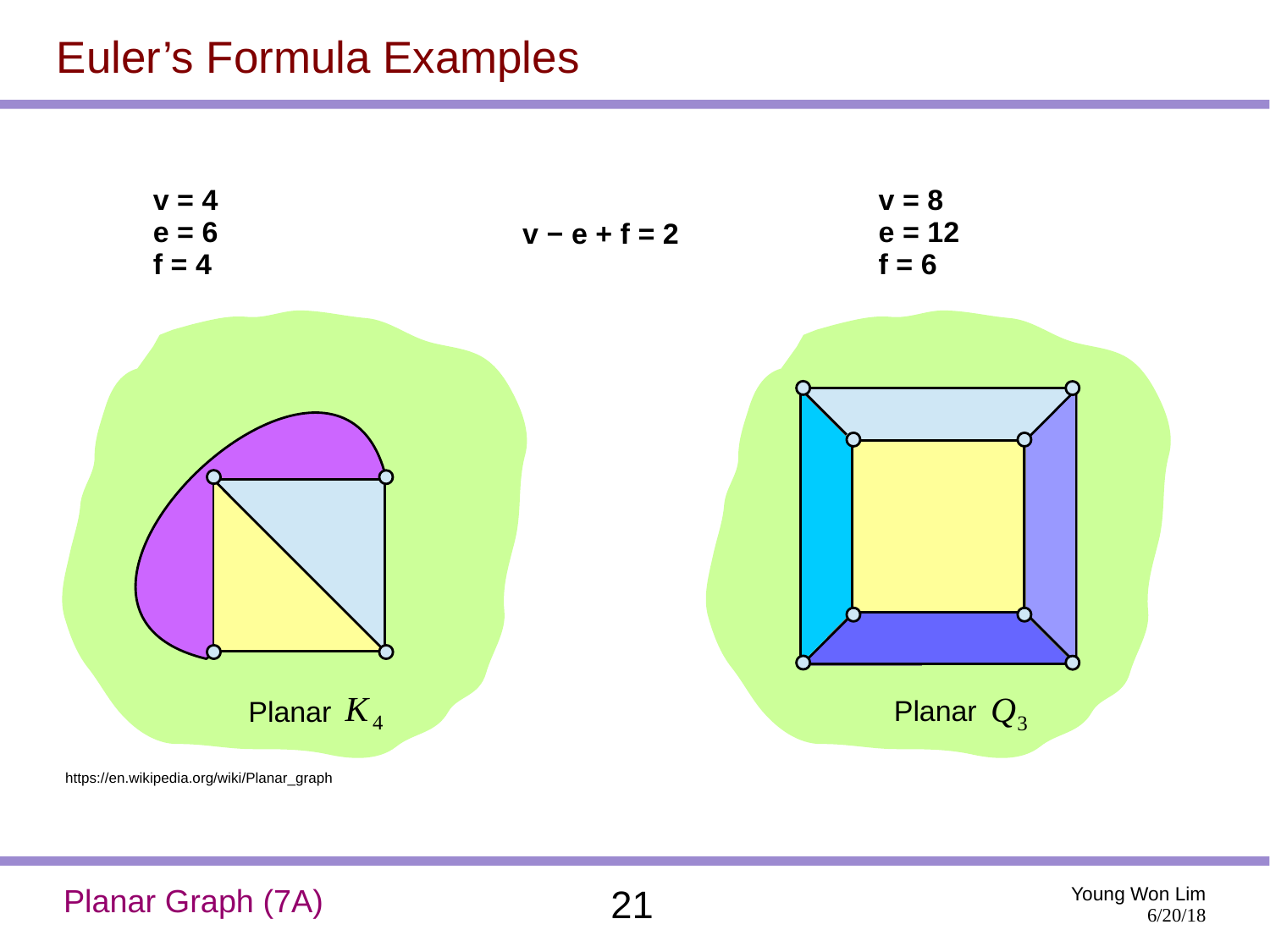In a **finite**, **connected**, **simple**, **planar graph**,

any **face** (except possibly the outer one) is bounded by at least three **edges** and

every **edge** touches at most two **faces**;

using Euler's formula, one can then show that these graphs are **sparse** in the sense that if  $v \ge 3$ :



**e ≤ 3 v − 6**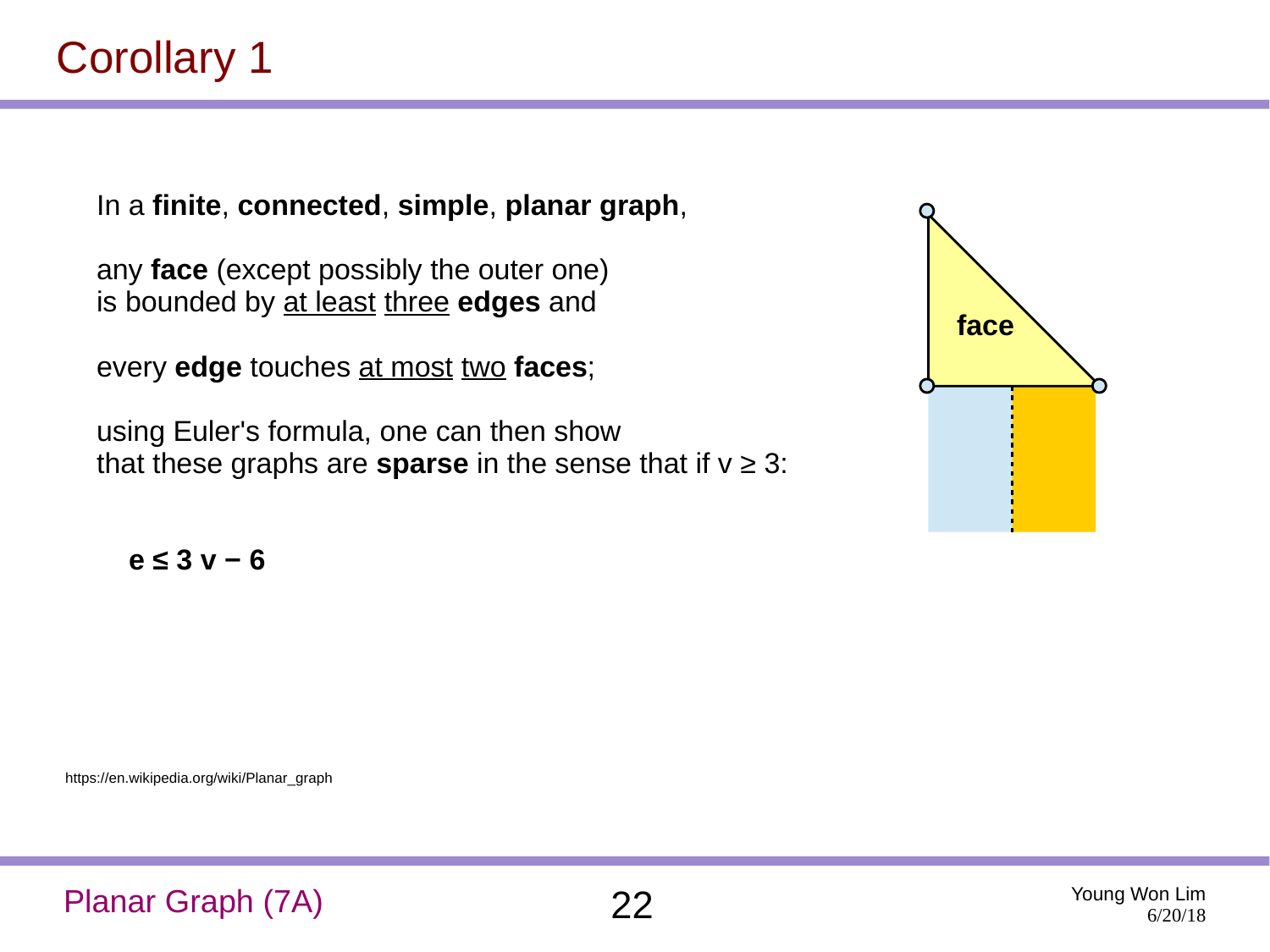#### Corollary 1 Examples



#### Planar Graph (7A) 23 Young Won Lim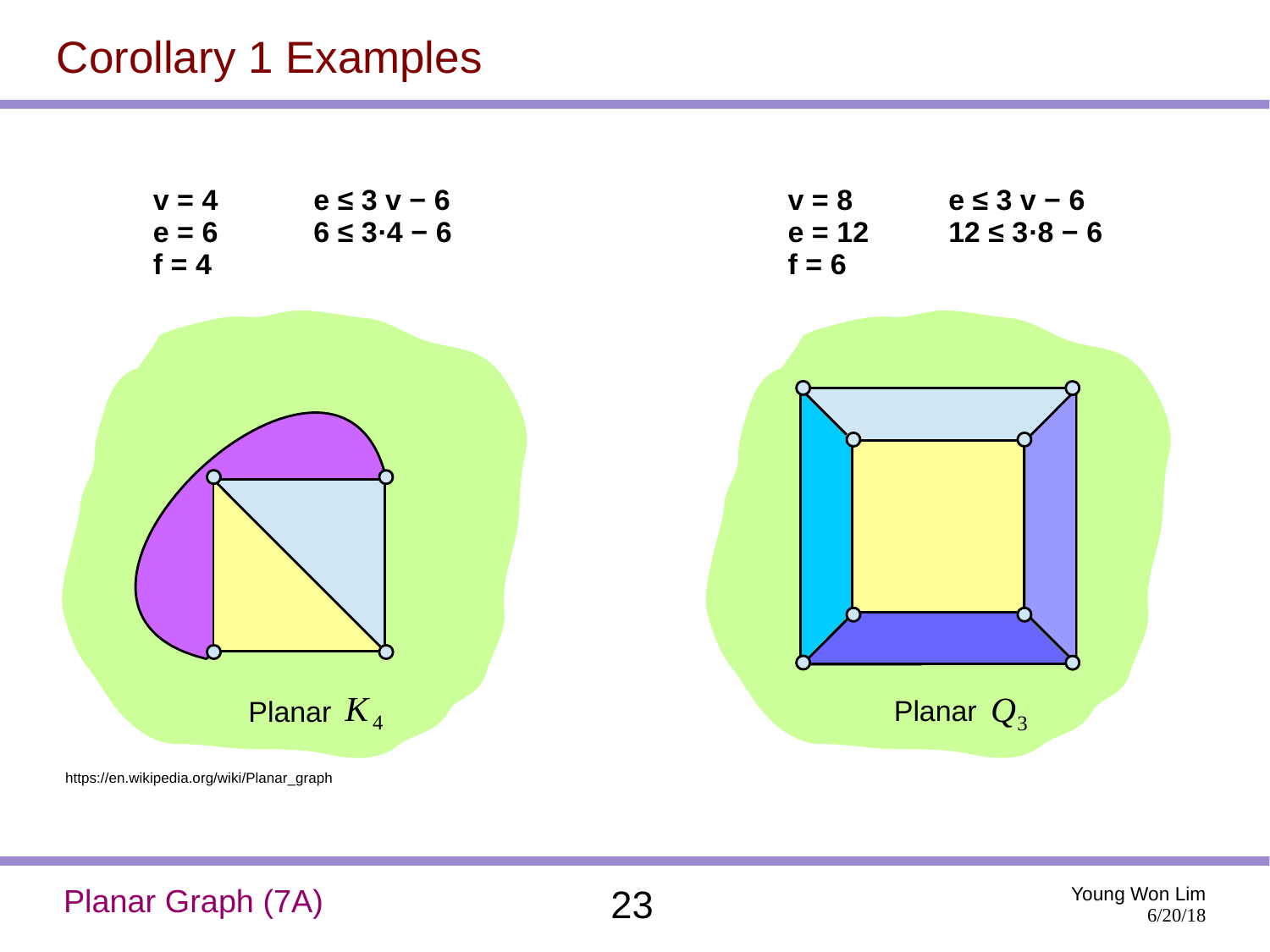In a **finite**, **connected**, **simple**, **planar graph**,

Every vertex has a **degree** not exceeding **5**.

**deg(v) ≤ 5**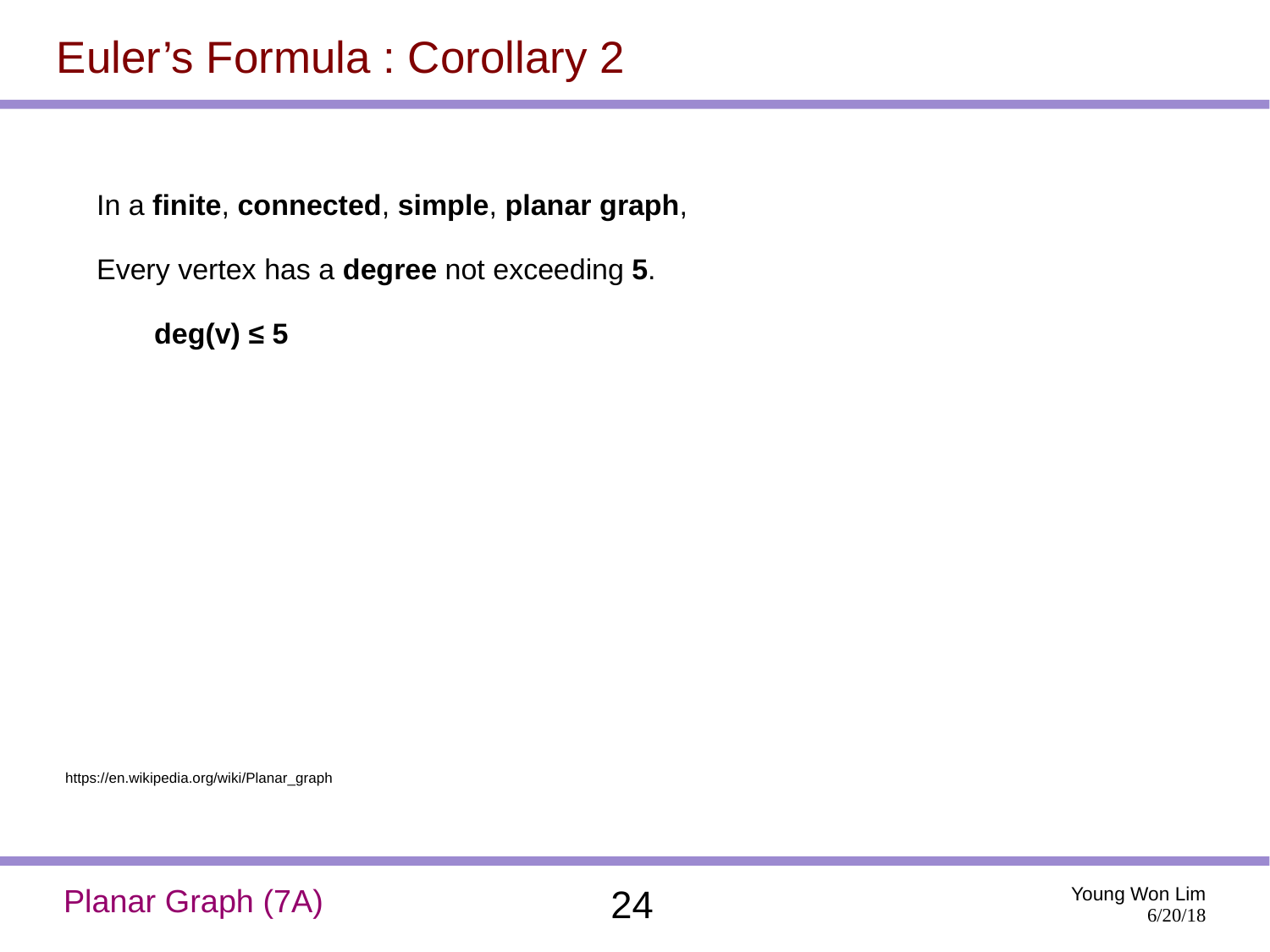#### Corollary 2 Examples

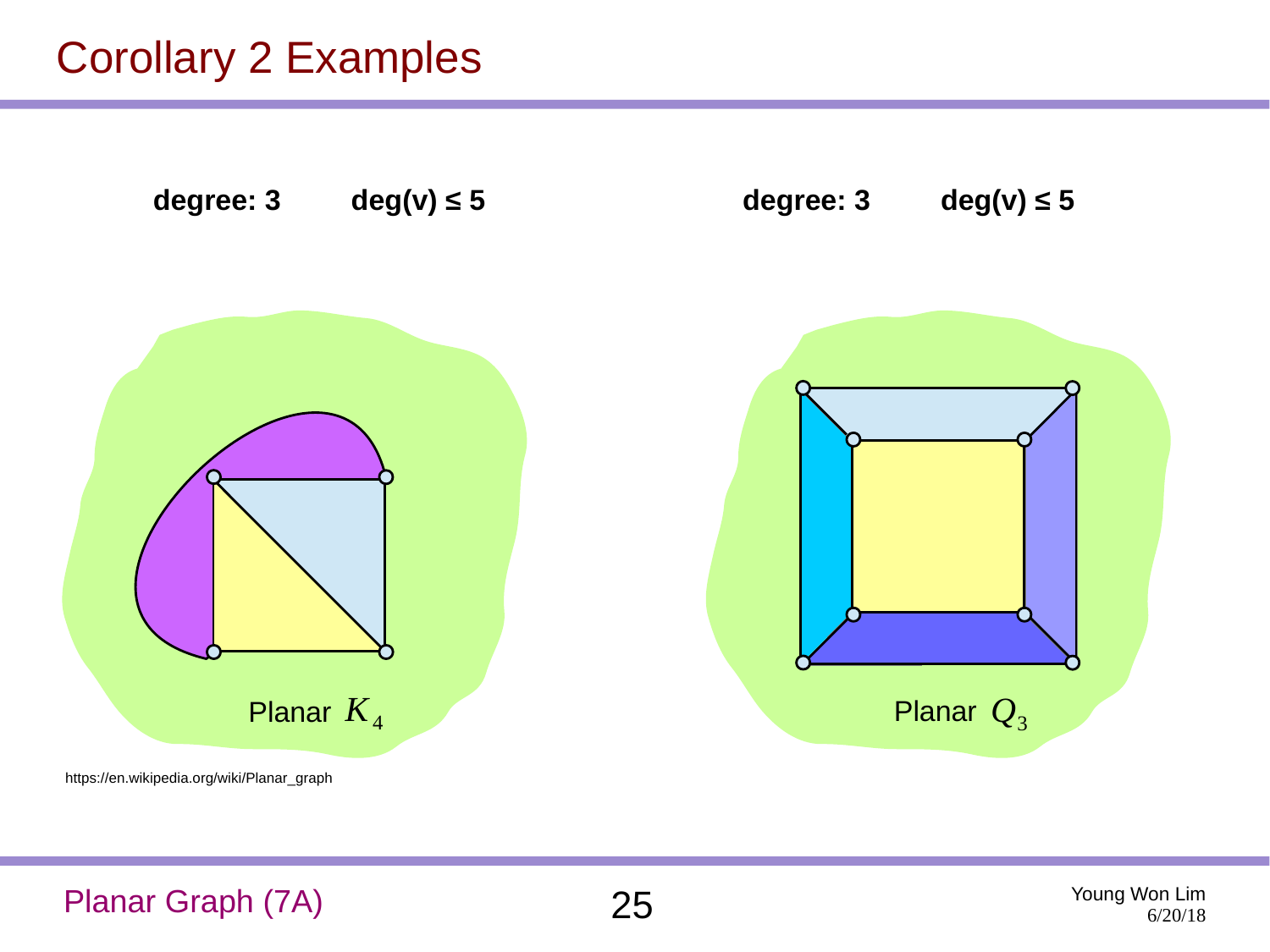the dual graph of a plane graph G is a graph that has a **vertex** for each **face** of G.

The dual graph has an **edge** whenever two **faces** of G are separated from each other by an **edge**,

and a **self-loop** when the same **face** appears on both sides of an **edge**.

each **edge e** of G has a corresponding **dual edge**, whose endpoints are the **dual vertices** corresponding to the **faces** on either side of **e**.

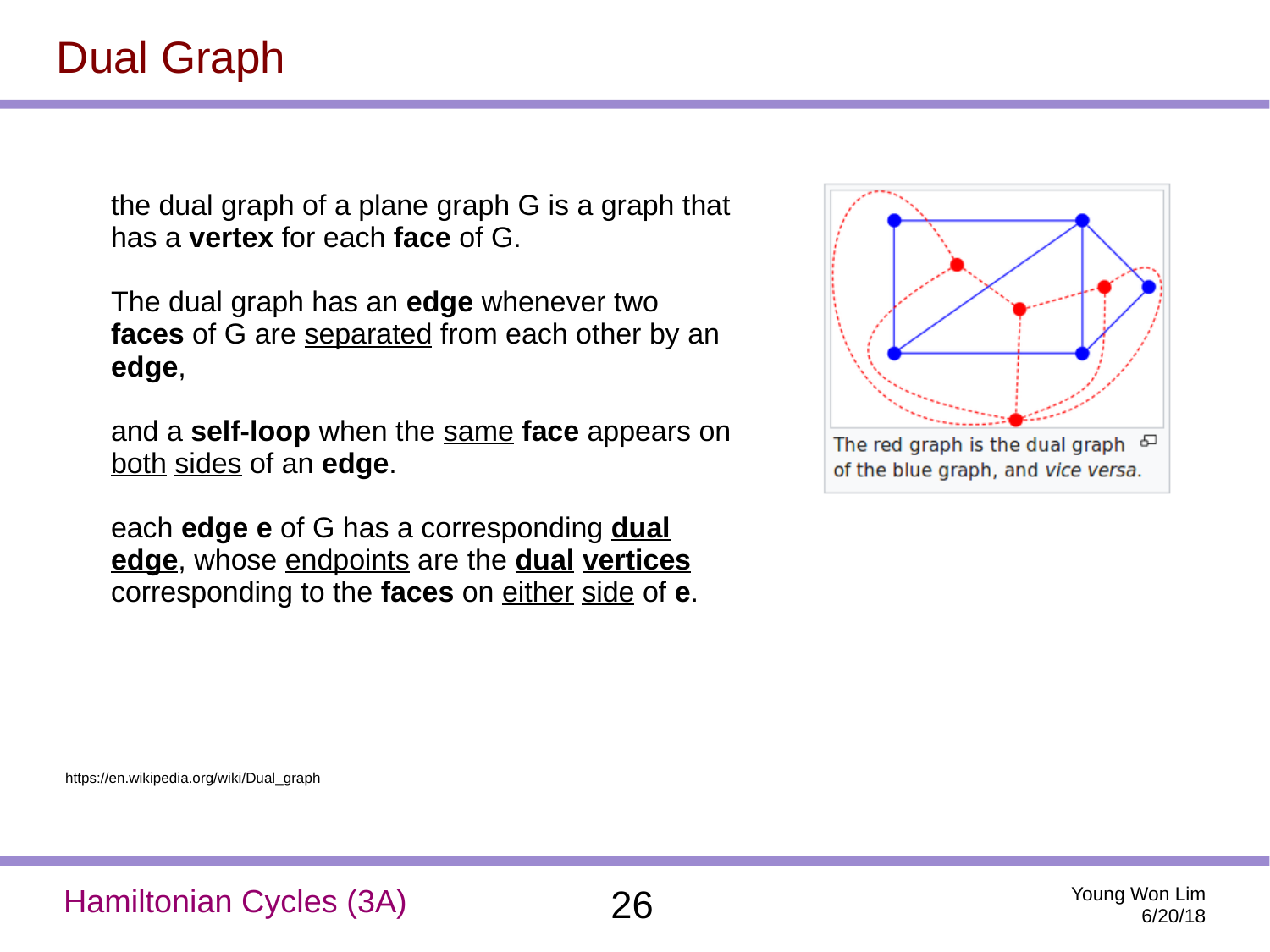#### Dipoles and Cycles





Hamiltonian Cycles (3A) 27 Young Won Lim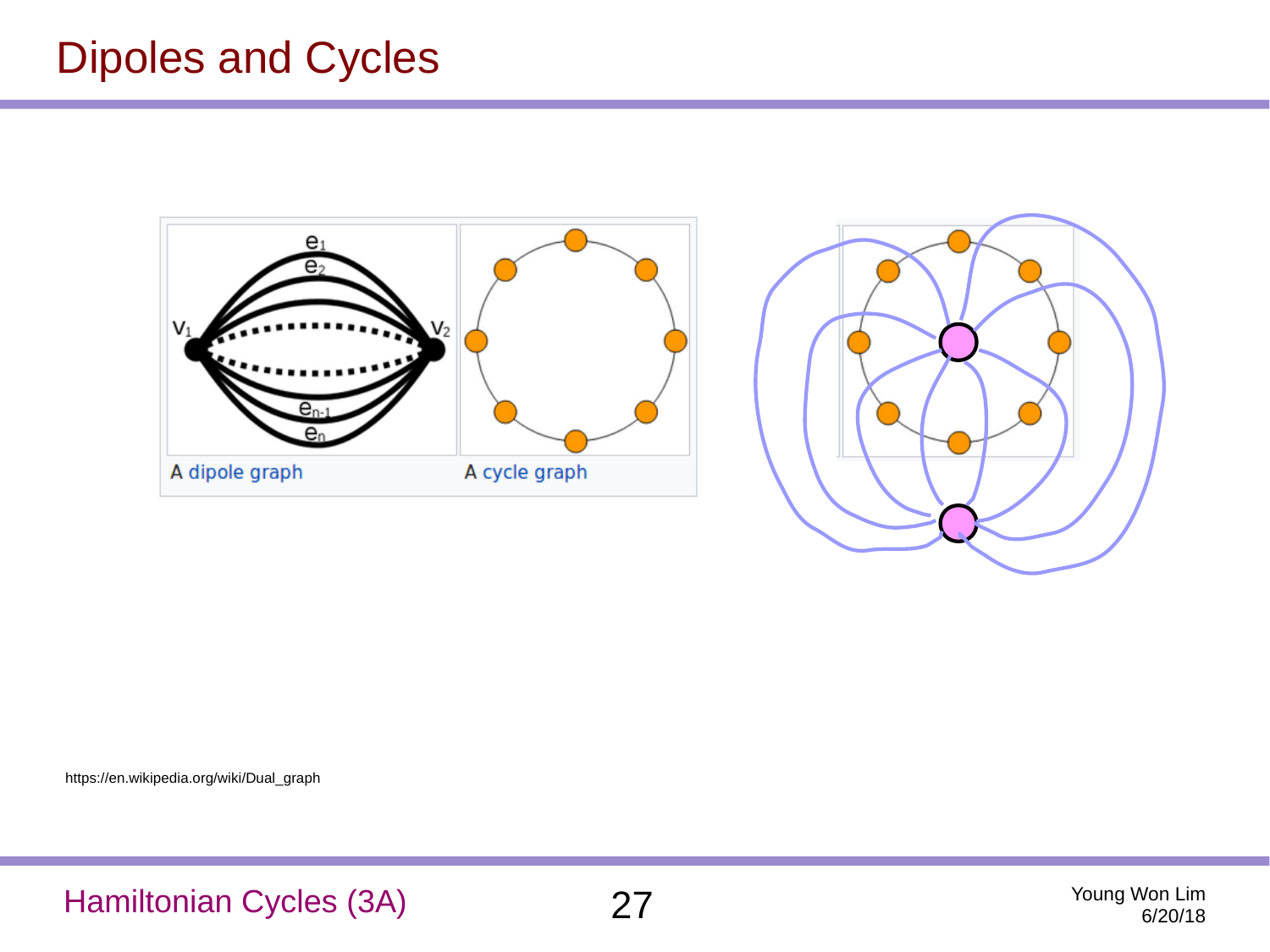### Self-loop in a dual graph





a **self-loop** when the same **face** appears on both sides of an **edge**.

https://www.math.hmc.edu/~kindred/cuc-only/math104/lectures/lect17-slides-handout.pdf

Hamiltonian Cycles (3A) 28 Young Won Lim



6/20/18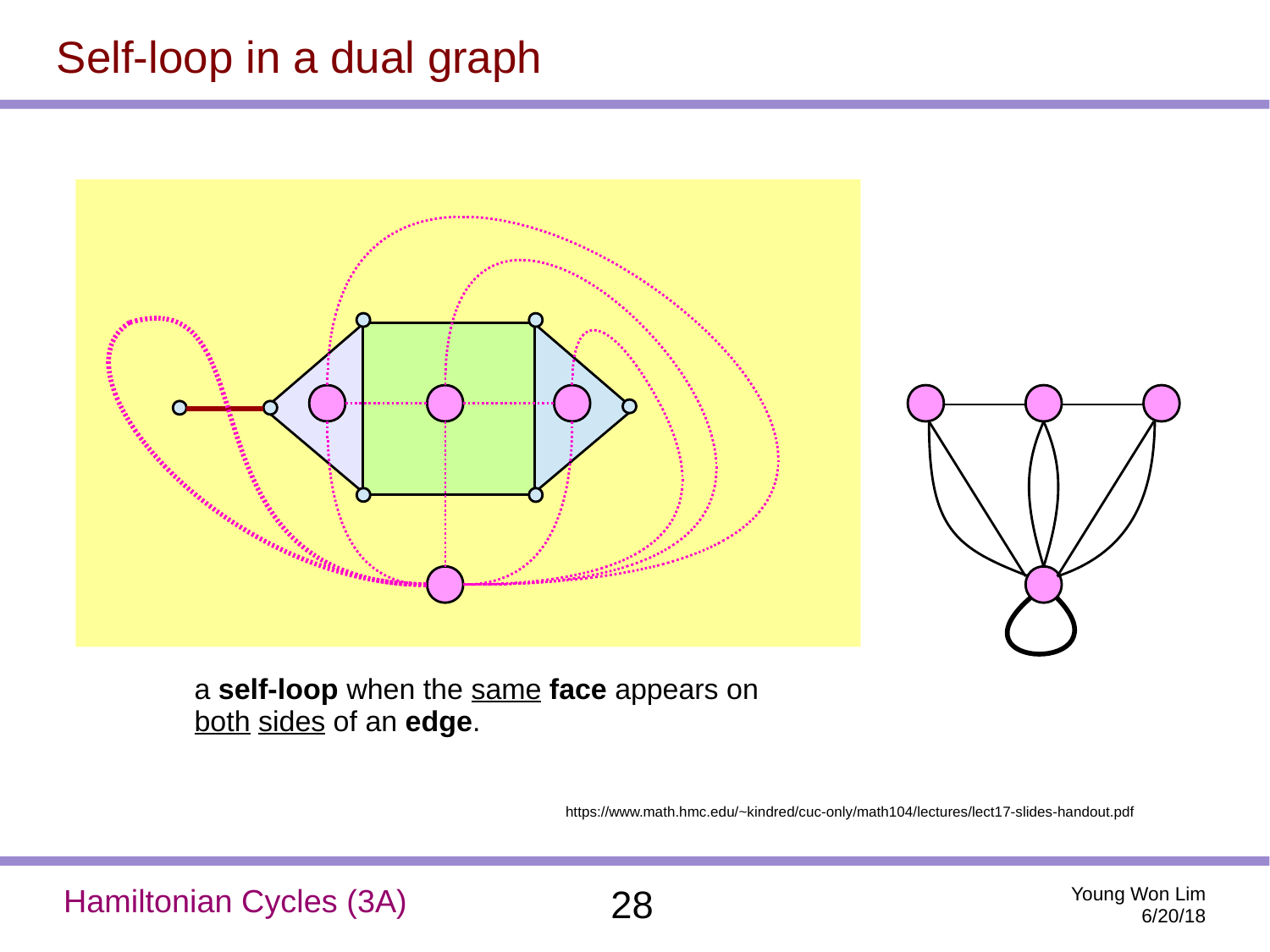| Vertices of G*       | Faces of G                        |
|----------------------|-----------------------------------|
| Edges of $G^*$       | Edges of G                        |
| Multigraph           | Dual of a plane graph             |
| Loops of $G^*$       | Cut edge of G                     |
| Multiple edges of G* | distinct faces of G with multiple |
|                      | common boundary edges             |

https://en.wikipedia.org/wiki/Hamiltonian\_path

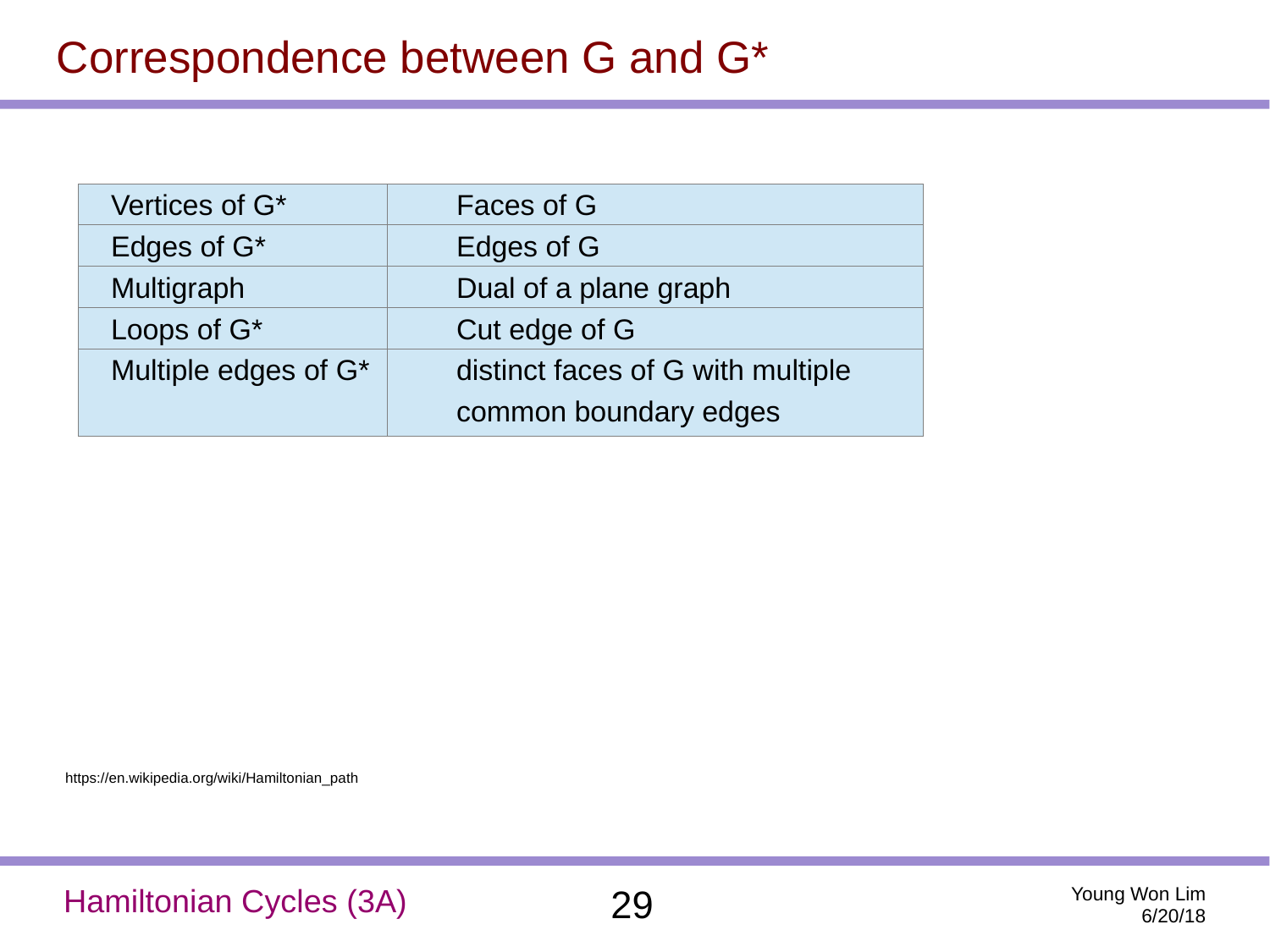a **cut** is a **partition** of the **vertices** of a graph into two disjoint **subsets**.

Any **cut** determines a **cut-set** the **set** of **edges** that have one endpoint in each subset of the partition.

These edges are said to **cross** the cut.

In a connected graph, each **cut-set** determines a unique **cut**, and in some cases cuts are identified with their **cut**-**sets** rather than with their **vertex** partitions.

https://en.wikipedia.org/wiki/Cut\_(graph\_theory)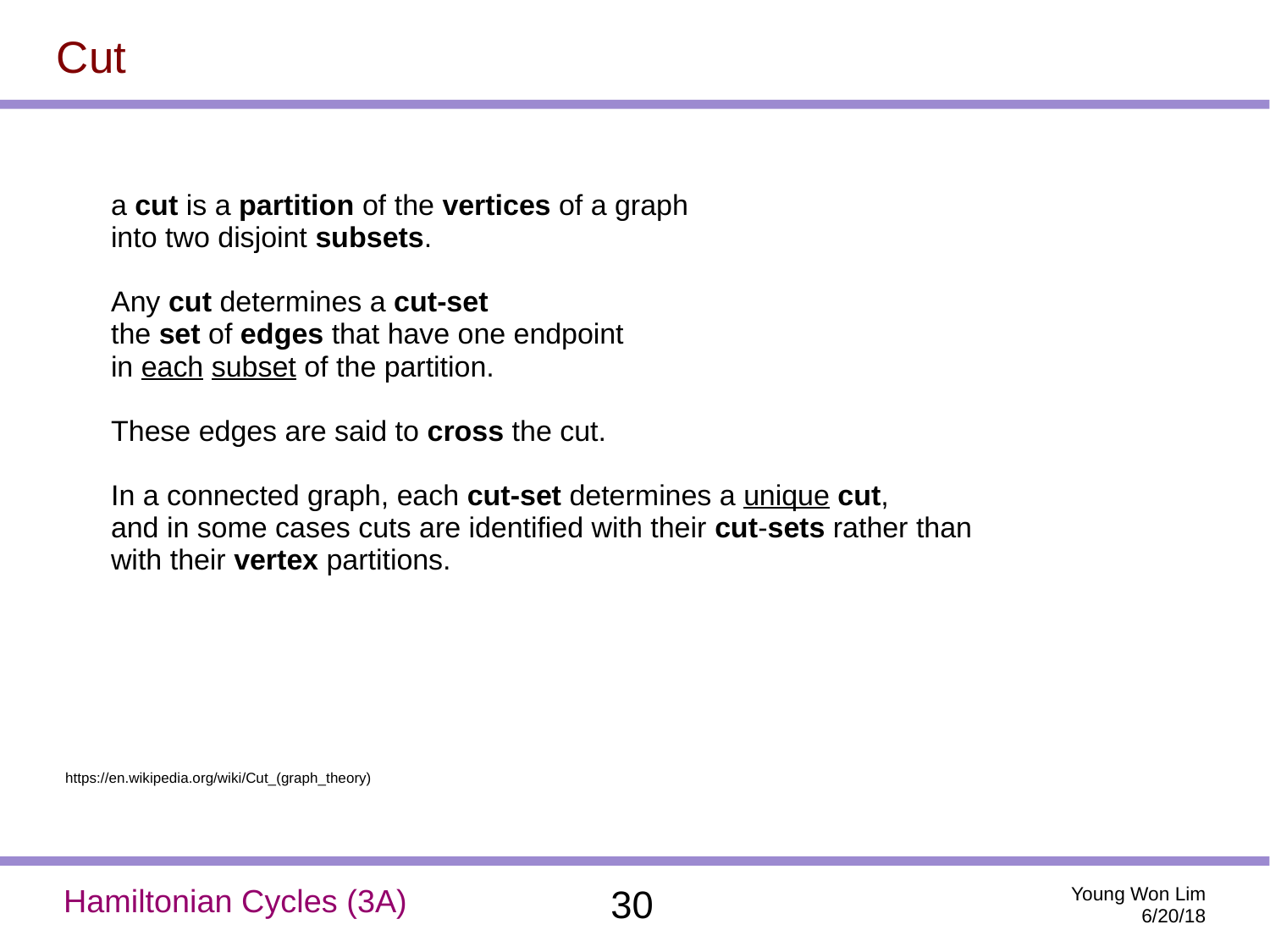A cut is minimum if the size or weight of the cut is not larger than the size of any other cut.

the size of this cut is 2, and there is no cut of size 1 because the graph is bridgeless.



https://en.wikipedia.org/wiki/Cut\_(graph\_theory)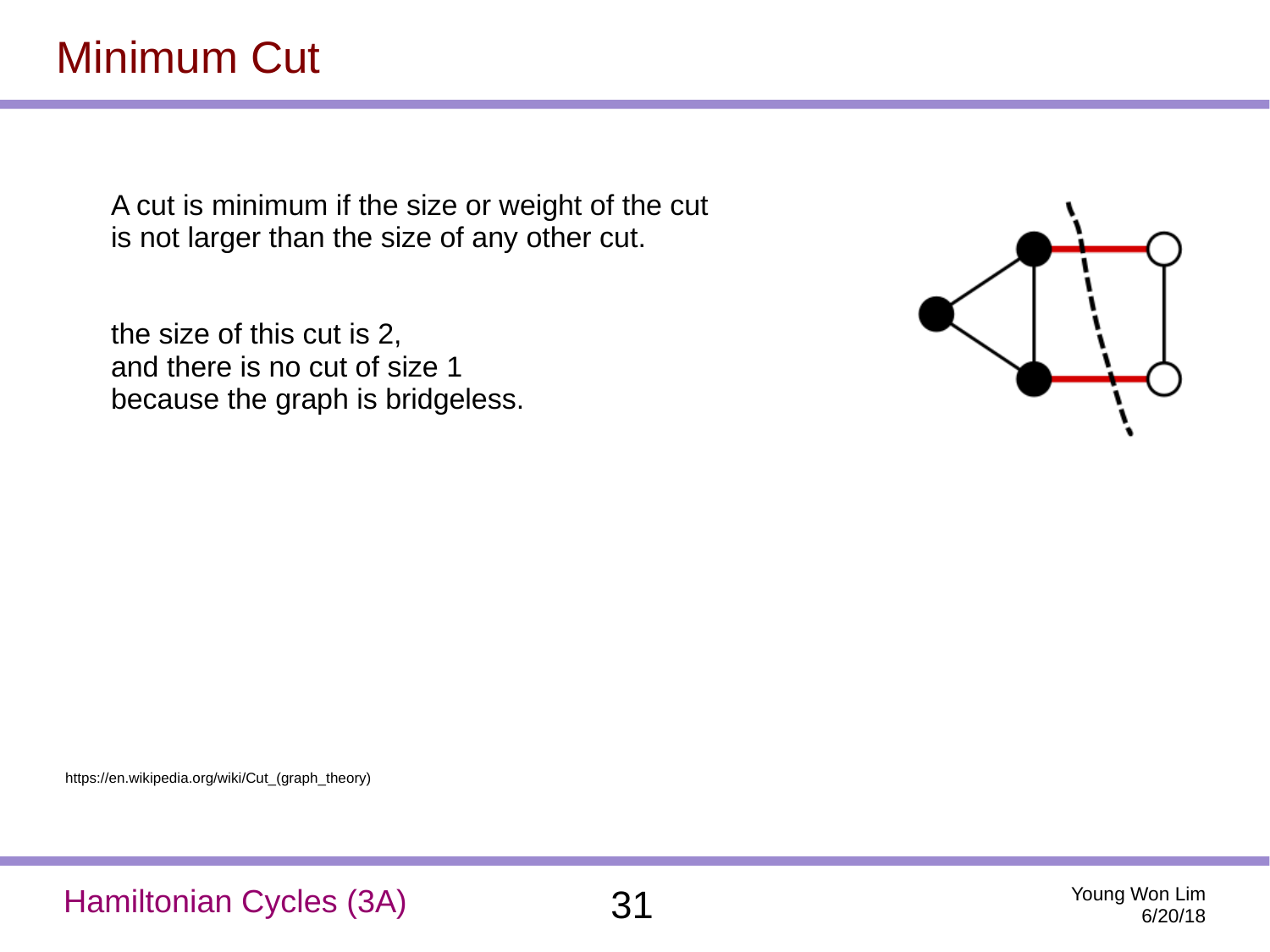### Maximum Cut

A cut is maximum if the size of the cut is not smaller than the size of any other cut.

the size of the cut is equal to 5, and there is no cut of size 6, or |E| (the number of edges), because the graph is not bipartite (there is an odd cycle).



https://en.wikipedia.org/wiki/Cut\_(graph\_theory)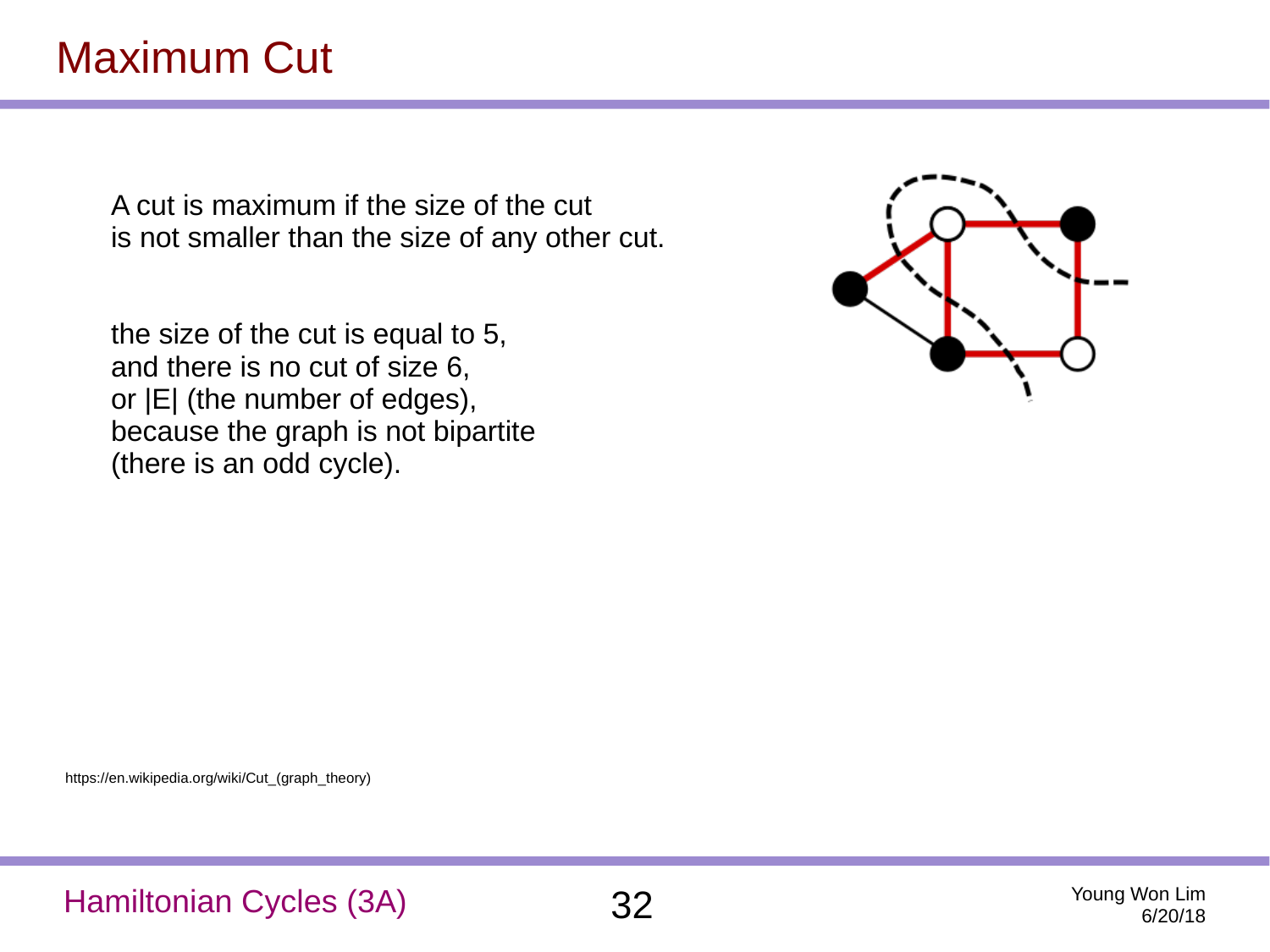The concept of duality applies as well to **infinite graphs** embedded in the plane as it does to **finite graphs**.

When all faces are bounded regions surrounded by a cycle of the graph, an **infinite planar** graph embedding can also be viewed as a **tessellation** of the plane, a covering of the plane by closed disks (the **tiles** of the **tessellation**) whose interiors (the **faces** of the **embedding**) are disjoint open disks.

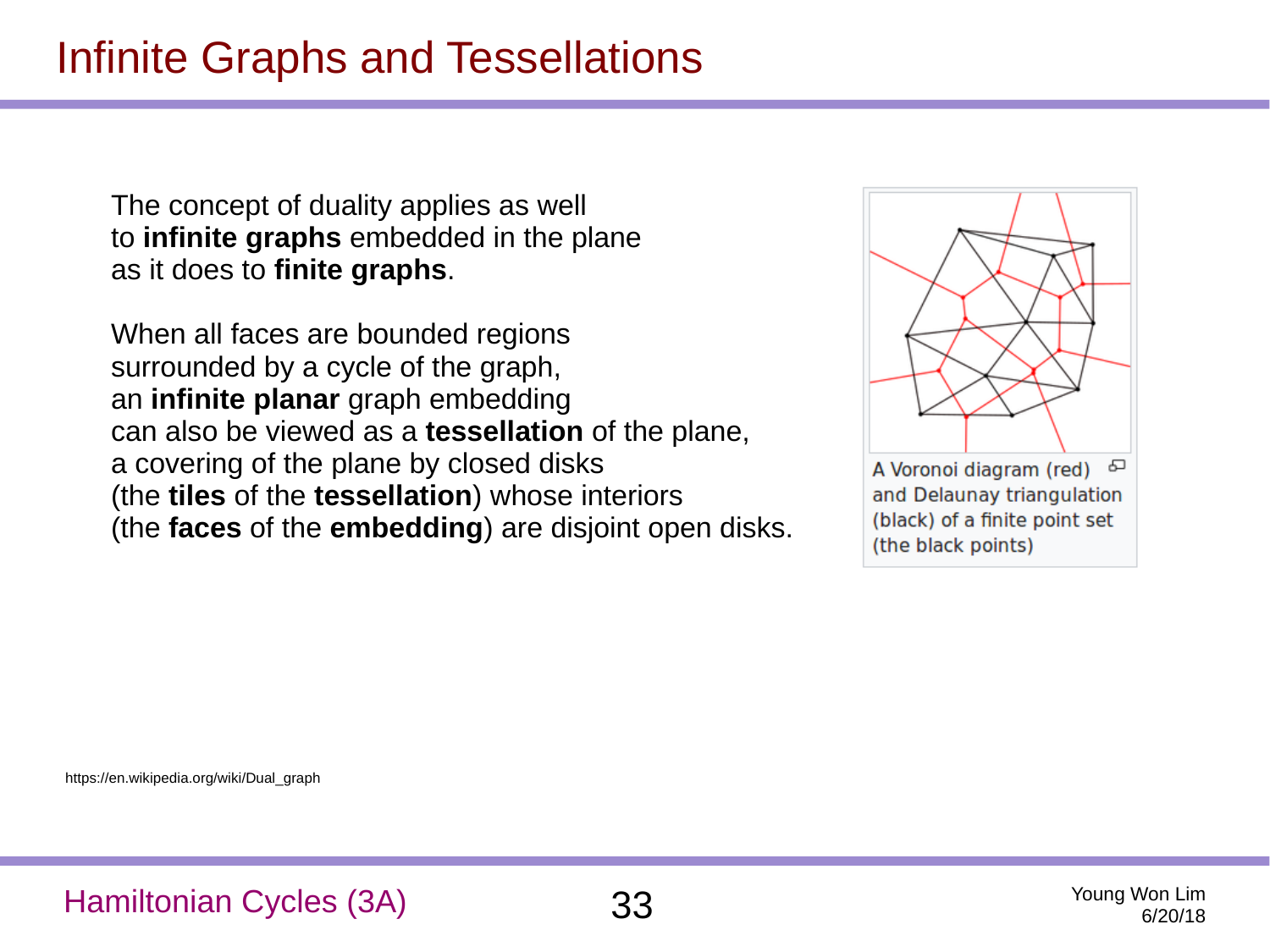#### Dual Logic Graph



http://www.cse.psu.edu/~kxc104/class/cmpen411/11s/lec/C411L06StaticLogic.pdf

#### Hamiltonian Cycles (3A) 34 Young Won Lim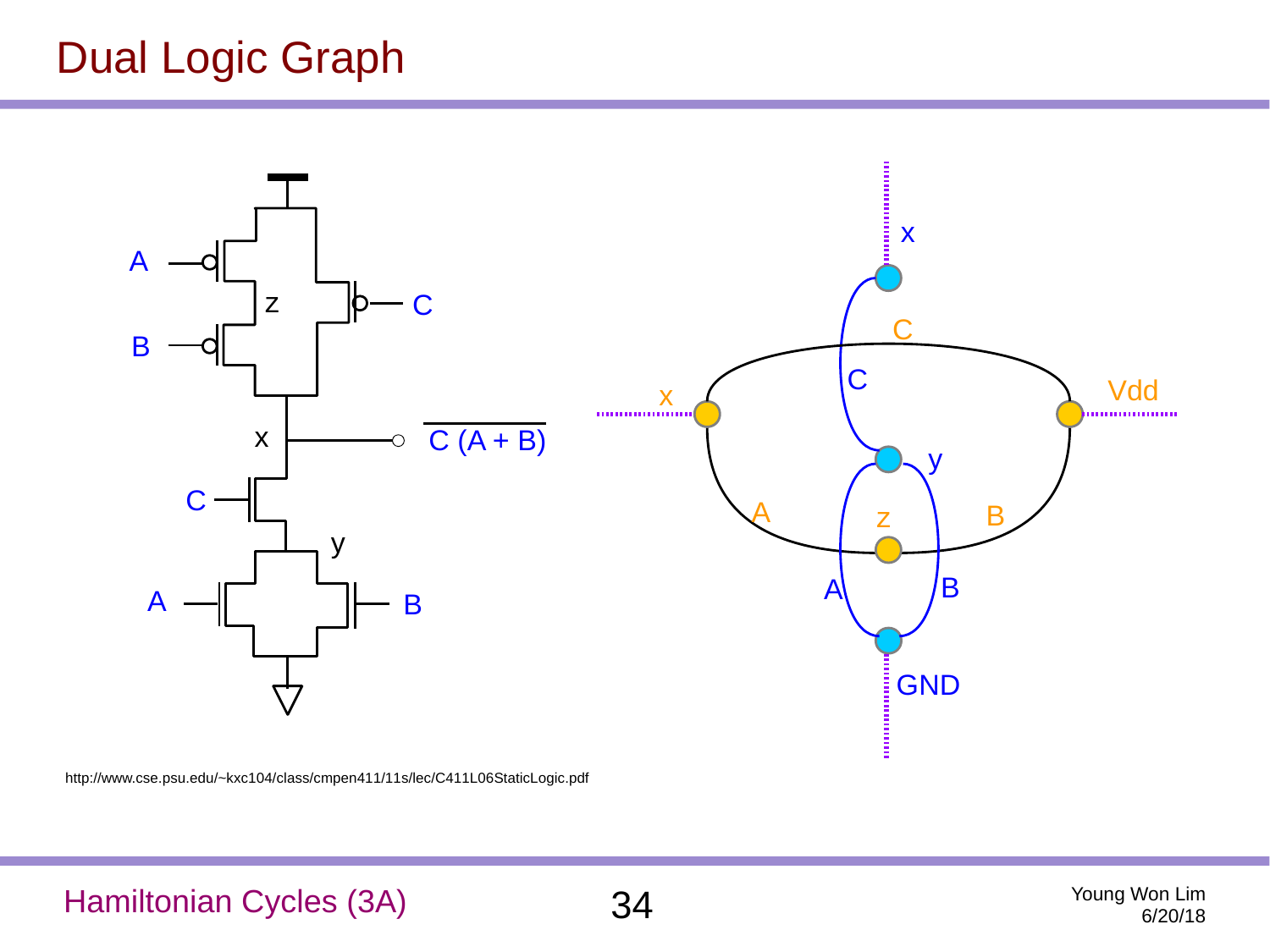## Stick Layout



http://www.cse.psu.edu/~kxc104/class/cmpen411/11s/lec/C411L06StaticLogic.pdf

Hamiltonian Cycles (3A) 35 Young Won Lim

6/20/18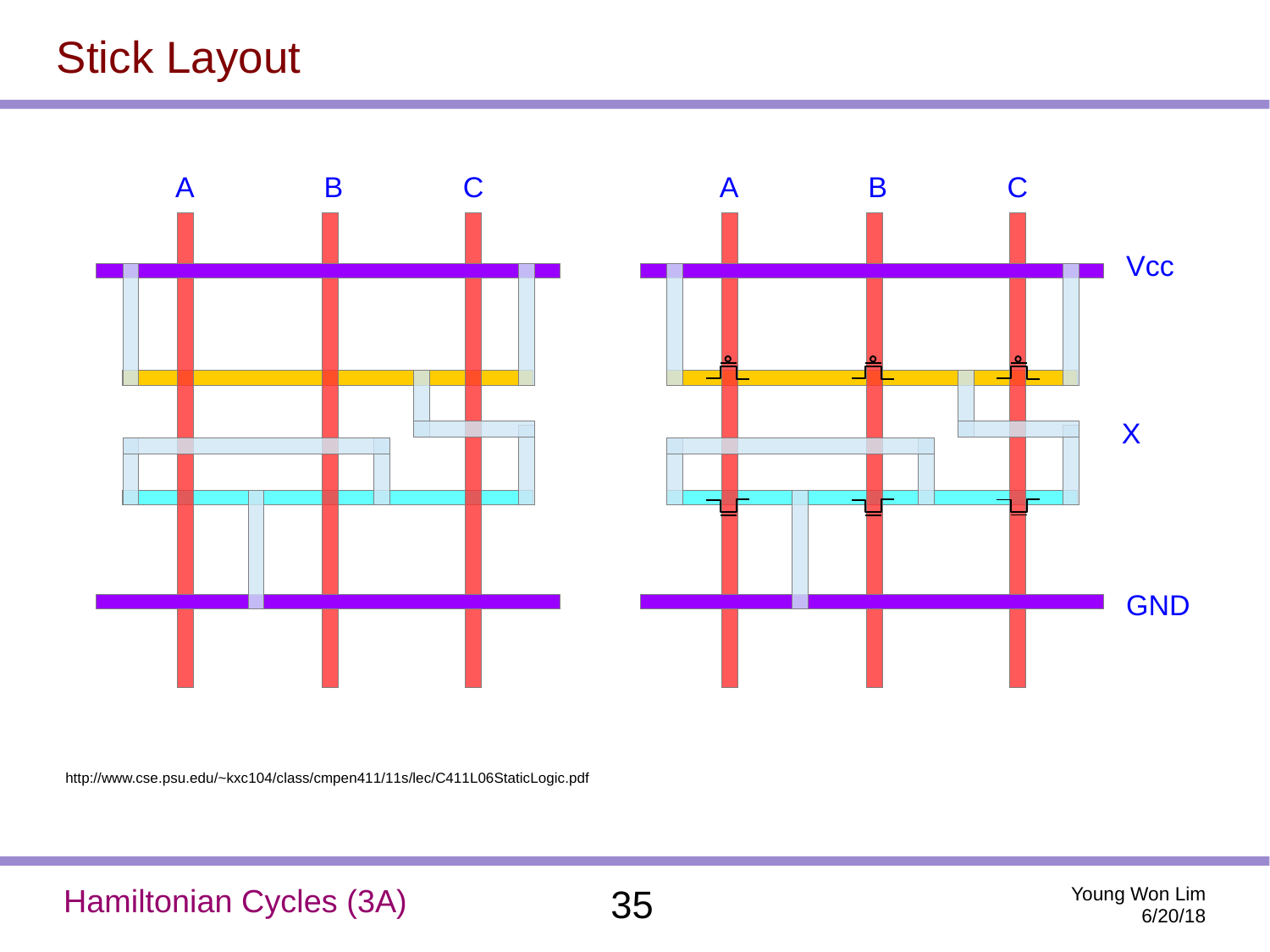#### CMOS Transistors and Stick Layout



https://en.wikipedia.org/wiki/CMOS

Hamiltonian Cycles (3A) 36 Young Won Lim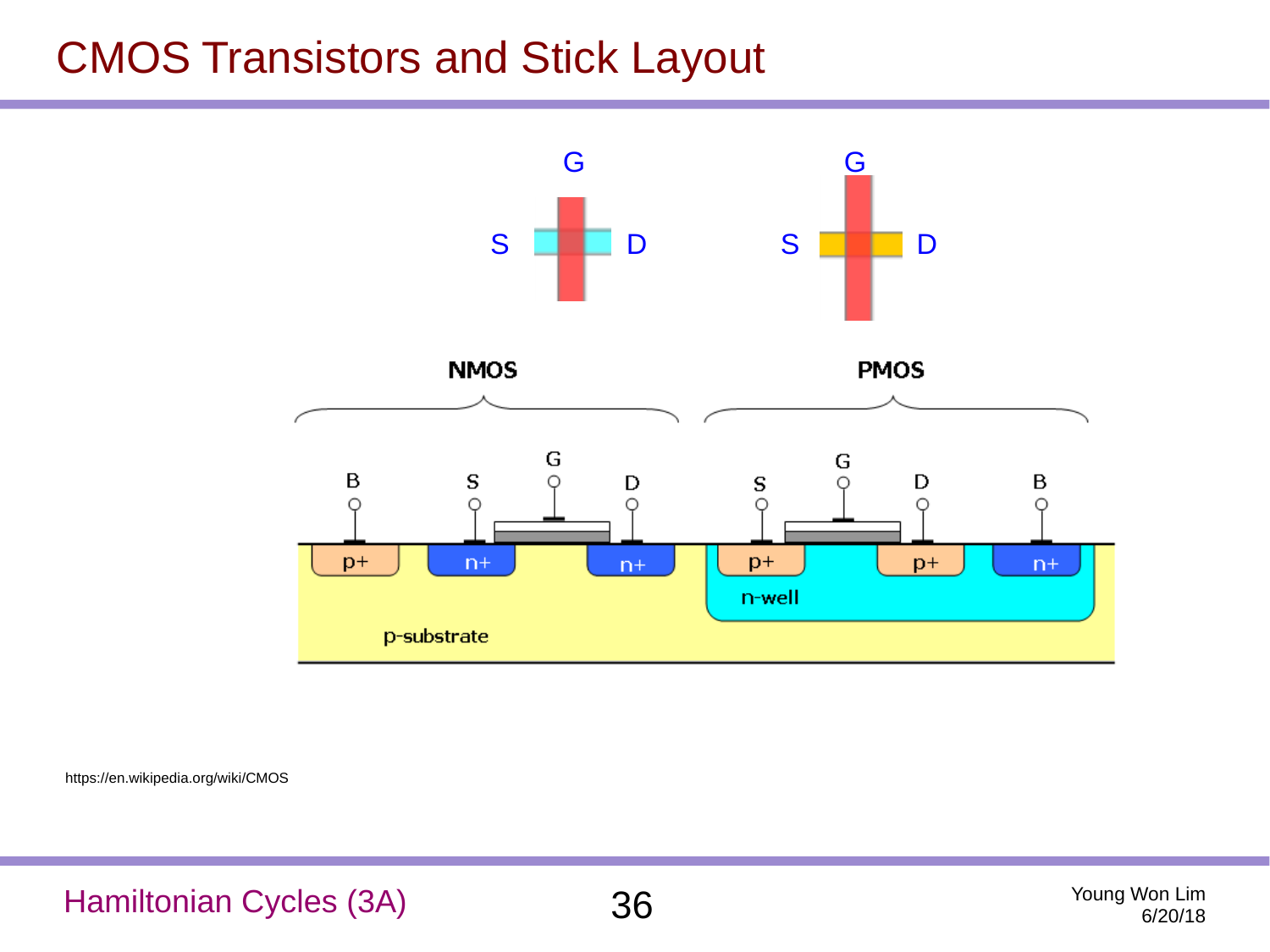### Single-Strip Stick Graph and Logic Graph





http://www.cse.psu.edu/~kxc104/class/cmpen411/11s/lec/C411L06StaticLogic.pdf

#### Hamiltonian Cycles (3A) 37 Young Won Lim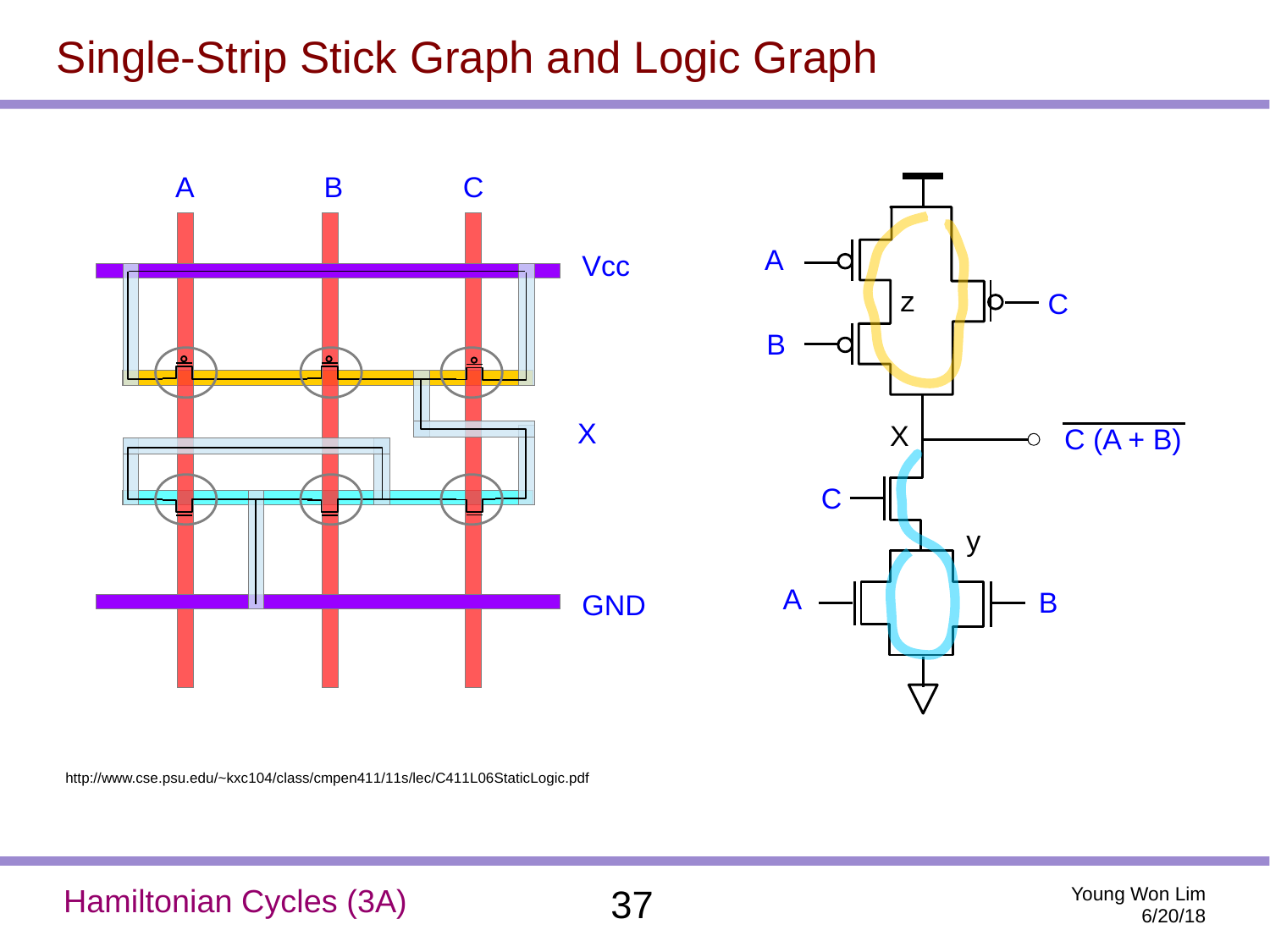### Stick Graph and Logic Diagram



http://www.cse.psu.edu/~kxc104/class/cmpen411/11s/lec/C411L06StaticLogic.pdf



#### Hamiltonian Cycles (3A) 38 Young Won Lim

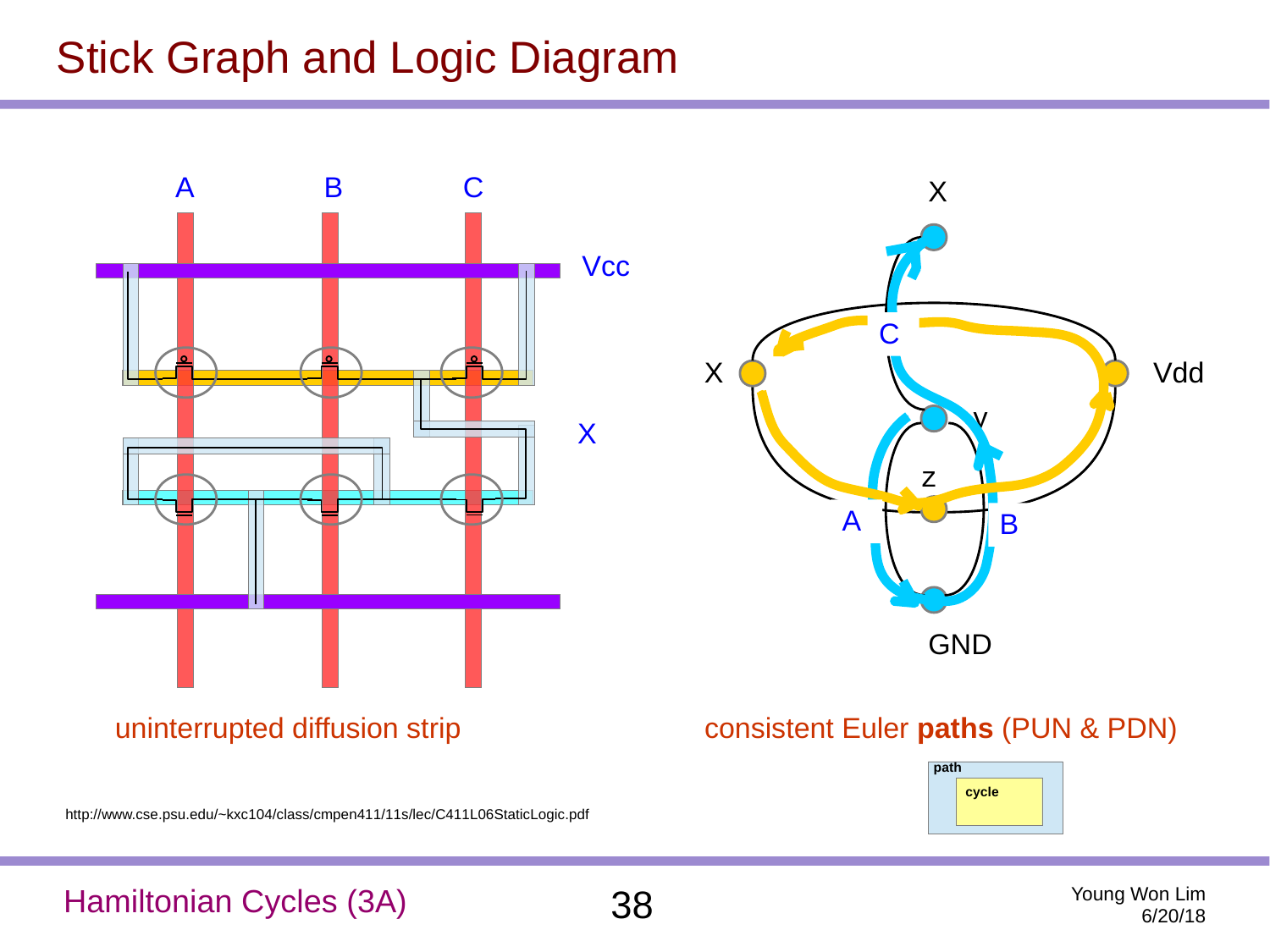#### Stick Graph and Logic Diagram



#### **Eulerian Trail**

http://www.cse.psu.edu/~kxc104/class/cmpen411/11s/lec/C411L06StaticLogic.pdf

#### **Eulerian Circuit**

Hamiltonian Cycles (3A) 39 Young Won Lim



6/20/18